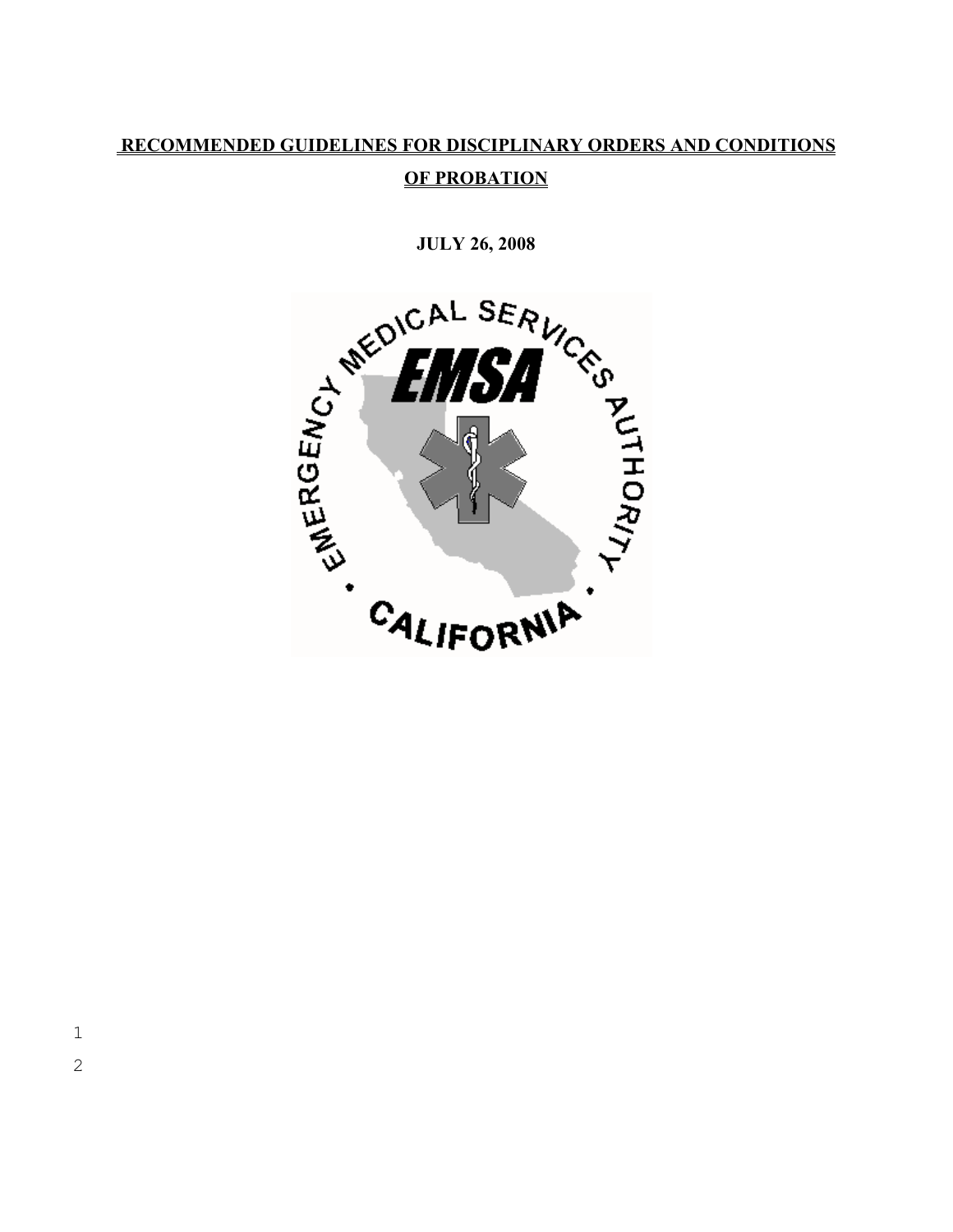#### 1 **TABLE of CONTENTS**

| <b>Section No. and Subject</b> |                                                                                                                                       |   | Page |
|--------------------------------|---------------------------------------------------------------------------------------------------------------------------------------|---|------|
| I.                             | Foreword                                                                                                                              |   | 1    |
| П.                             | Disciplinary Consideration Factors                                                                                                    |   | 1    |
|                                | III. Violations and Recommended Disciplinary Actions                                                                                  |   | 2    |
|                                | A. Administrative Fines                                                                                                               |   | 3    |
|                                | B. Denial, Probation, Suspension, Revocation                                                                                          |   | 4    |
|                                | Fraud in the Procurement of Any License or Certificate                                                                                |   | 5    |
|                                | Gross Negligence                                                                                                                      |   | 5    |
|                                | <b>Repeated Negligent Acts</b>                                                                                                        |   | 5    |
|                                | Incompetence                                                                                                                          |   | 5    |
|                                | Commission of Any Fraudulent, Dishonest, or Corrupt Act                                                                               |   | 6    |
|                                | Conviction of Any Crime                                                                                                               |   | 6    |
|                                | Violating, Attempting to Violate, or Abetting Violation of this Statute                                                               |   | 6    |
|                                | Violating, Attempting to Violate, or Abetting Violation of Statutes<br>Regulating Narcotics, Dangerous Drugs or Controlled Substances | 6 |      |
|                                | Addiction to, Excessive Use of, or Misuse of Alcoholic Beverages,<br>Narcotics, Dangerous Drugs, or Controlled Substances             |   | 7    |
|                                | Functioning Outside the Supervision of Medical Control                                                                                |   | 7    |
|                                | Irrational Behavior or Physical/Mental Disability which Impairs the<br>Paramedic's Abilities                                          | 7 |      |
|                                | <b>Unprofessional Conduct</b>                                                                                                         | 8 |      |
|                                | IV. Detoxification/Diversion Program Criteria                                                                                         |   | 9    |
|                                | V. Mitigating Evidence                                                                                                                |   | 9    |

- i -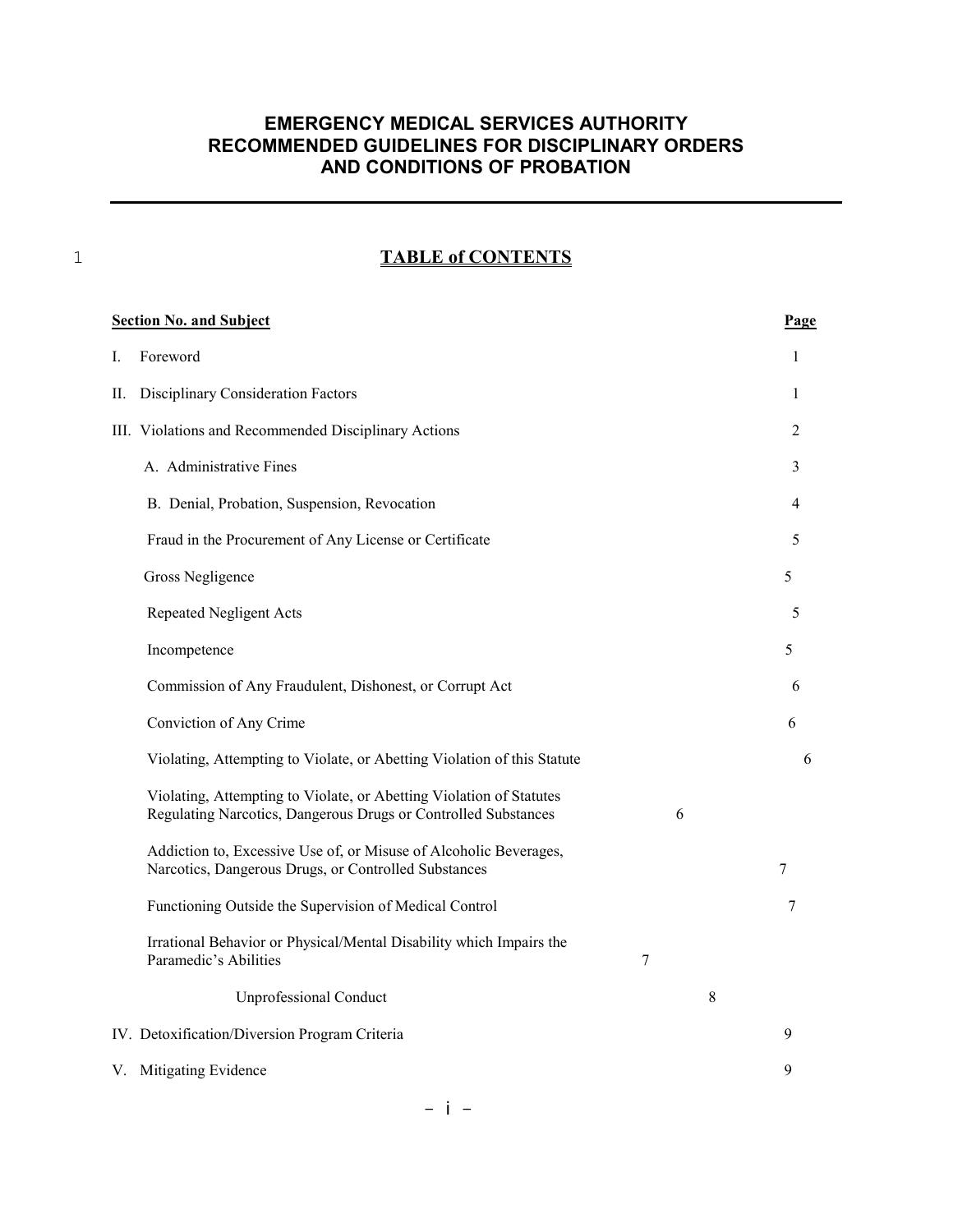|                                         | VI. Language for Model Disciplinary Orders                                                                                                                                                                                                                                                                                                                                                                                                                                                                                                                                                                                                                                          |          | 10                                                                                                 |
|-----------------------------------------|-------------------------------------------------------------------------------------------------------------------------------------------------------------------------------------------------------------------------------------------------------------------------------------------------------------------------------------------------------------------------------------------------------------------------------------------------------------------------------------------------------------------------------------------------------------------------------------------------------------------------------------------------------------------------------------|----------|----------------------------------------------------------------------------------------------------|
|                                         | <b>Standard Revocation Orders</b>                                                                                                                                                                                                                                                                                                                                                                                                                                                                                                                                                                                                                                                   | 10       |                                                                                                    |
|                                         | <b>Standard Stay Order</b>                                                                                                                                                                                                                                                                                                                                                                                                                                                                                                                                                                                                                                                          |          | 11                                                                                                 |
|                                         | <b>Standard Fine Order</b>                                                                                                                                                                                                                                                                                                                                                                                                                                                                                                                                                                                                                                                          |          | 11                                                                                                 |
|                                         | <b>Standard Suspension Orders</b>                                                                                                                                                                                                                                                                                                                                                                                                                                                                                                                                                                                                                                                   |          | 11                                                                                                 |
| <b>Standard Conditions of Probation</b> |                                                                                                                                                                                                                                                                                                                                                                                                                                                                                                                                                                                                                                                                                     | 12       |                                                                                                    |
|                                         | <b>Standard Conditions</b><br>#1- Probation Compliance<br>#2- Personal Appearances<br>#3- Quarterly Report Requirements<br>#4- Employment Notification<br>#5- Notification of Termination<br>#6- Functioning as a Paramedic<br>#7- Obey All Related Laws<br>#8- Completion of Probation<br>#9- Violation of Probation<br><b>Optional Conditions of Probation</b><br>#1- Abstinence from Drug Possession and Use<br>#2- Abstinence from the Use of Alcoholic Beverages<br>#3- Biological Fluid Testing<br>#4- Drug/Detoxification/Diversion Program<br>#5- Educational Course Work<br>#6- Ethical Practice of EMS<br>#7- Stress/Anger Management<br>#8- Practical Skills Examination | 15<br>16 | 12<br>12<br>12<br>12<br>12<br>13<br>13<br>13<br>14<br>14<br>14<br>14<br>15<br>15<br>16<br>16<br>16 |
|                                         | #9- Oral Skills Examination<br>#10- Psychiatric/Medical Evaluation                                                                                                                                                                                                                                                                                                                                                                                                                                                                                                                                                                                                                  |          | 17<br>17                                                                                           |
| Review Board<br>VII.                    | #11- Performance Improvement Plan                                                                                                                                                                                                                                                                                                                                                                                                                                                                                                                                                                                                                                                   |          | 18<br>19                                                                                           |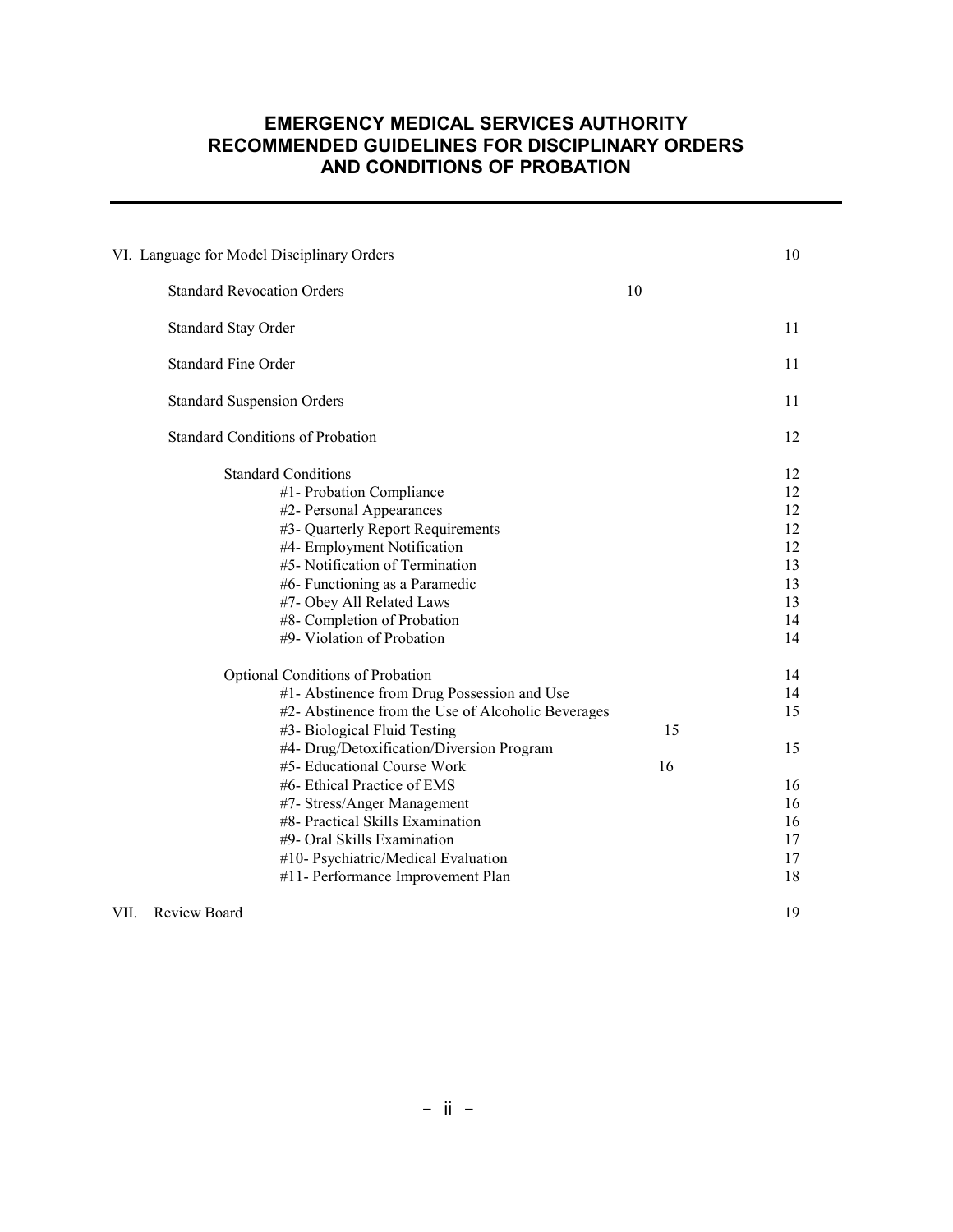#### **Section I: FOREWORD**

The following Model Disciplinary Orders have been developed by the Emergency Medical Services Authority (EMSA) in consultation with EMS (Emergency Medical Services) constituent groups from across the state. The purpose of the Model Disciplinary Orders is to provide a consistent and equitable discipline in cases dealing with violations of the Health and Safety Code, Division 2.5, Section 1798.200.

The EMSA shall use this document as a standard in settling disciplinary matters when a respondent wishes to resolve the allegations through a negotiated settlement. However, the settlement may be on any terms the parties determine are appropriate pursuant to Section 11415.60 of the California Administrative Procedure Act.

Should the respondent invoke his/her privilege to contest the allegations through the Administrative Procedure Act, the administrative law judge shall use this document as a guide in making his/her recommendations for discipline (if needed) to the EMSA.

The respondent shall be allowed representation of his/her choice through all processes of the investigation, filing of an accusation, negotiation of a settlement, and during an administrative hearing pursuant to the California Administrative Procedure Act

(Government Code, Title 2, Division 3, Part 1). Any such representation shall be at the respondent's expense.

#### **Section II: DISCIPLINARY CONSIDERATION FACTORS**

The following factors shall be considered when determining the appropriate discipline: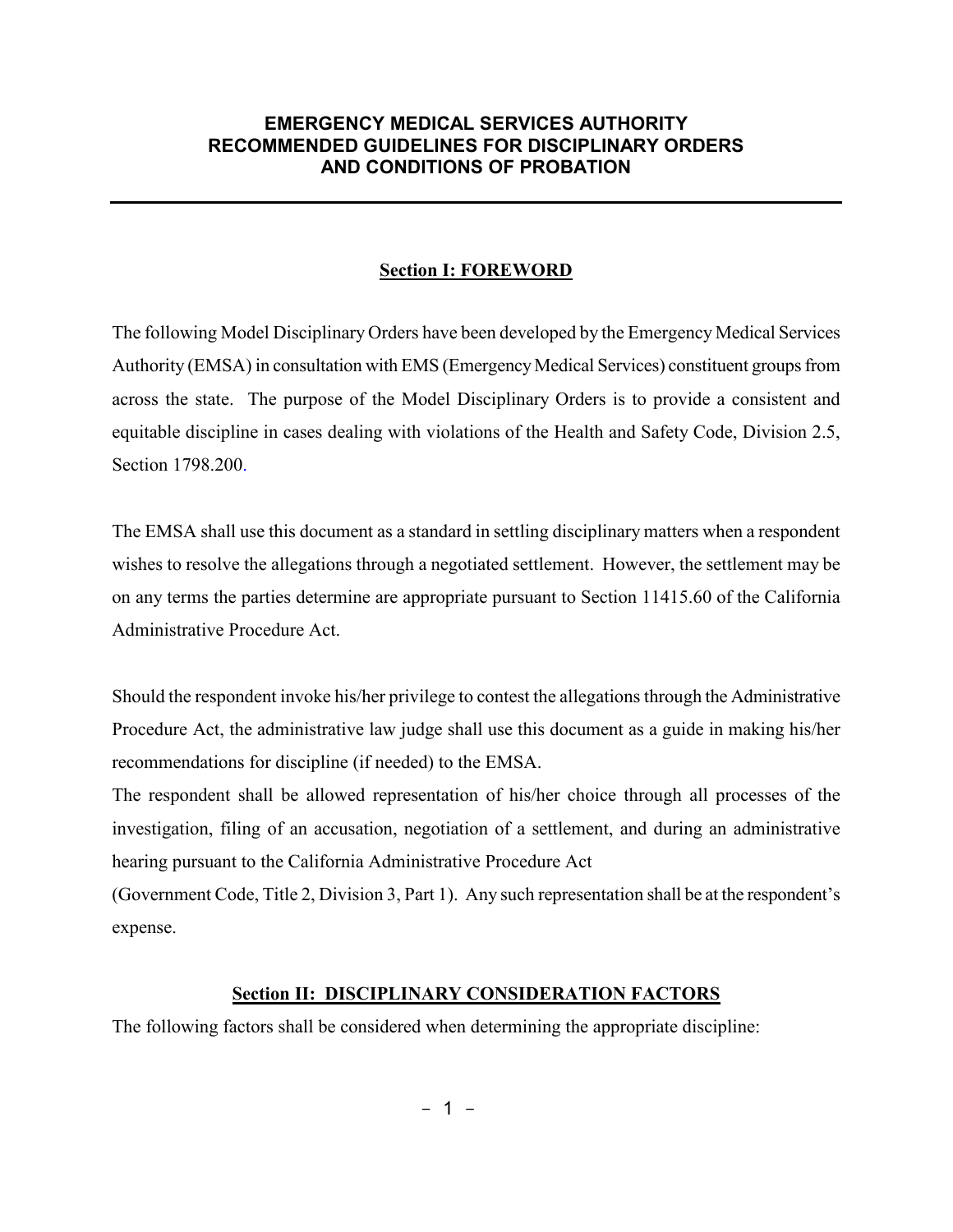- 1. Nature and severity of the act(s), offense(s), or crime(s) under consideration;
- 2. Actual or potential harm to the public;
- 3. Actual or potential harm to any patient;
- 4. Prior disciplinary record;
- 5. Prior warnings on record or prior remediation;
- 6. Number and/or variety of current violations;
- 7. Aggravating evidence;
- 8. Mitigating evidence;
- 9. Any discipline imposed by the paramedic's employer for the same occurrence of that conduct;
- 10. Rehabilitation evidence;
- 11. In case of a criminal conviction, compliance with terms of the sentence and/or court-ordered probation;
- 12. Overall criminal record;
- 13. Time that has elapsed since the act(s) or offense(s) occurred;
- 14. If applicable, evidence of expungement proceedings pursuant to Penal Code 1203.4.

#### **Section III: VIOLATIONS and RECOMMENDED DISCIPLINARY ACTIONS**

Health & Safety Code Section 1798.200 specifies the offenses for which the EMSA may take disciplinary action against a paramedic. When filing an accusation, EMSA may also cite additional related statutes and regulations as a basis for discipline.

These disciplinary guidelines provide progressive discipline, unless the facts and circumstances of a particular case warrant more substantive discipline. A fine is considered the least intrusive discipline that can be imposed followed by probation, suspension, and then revocation.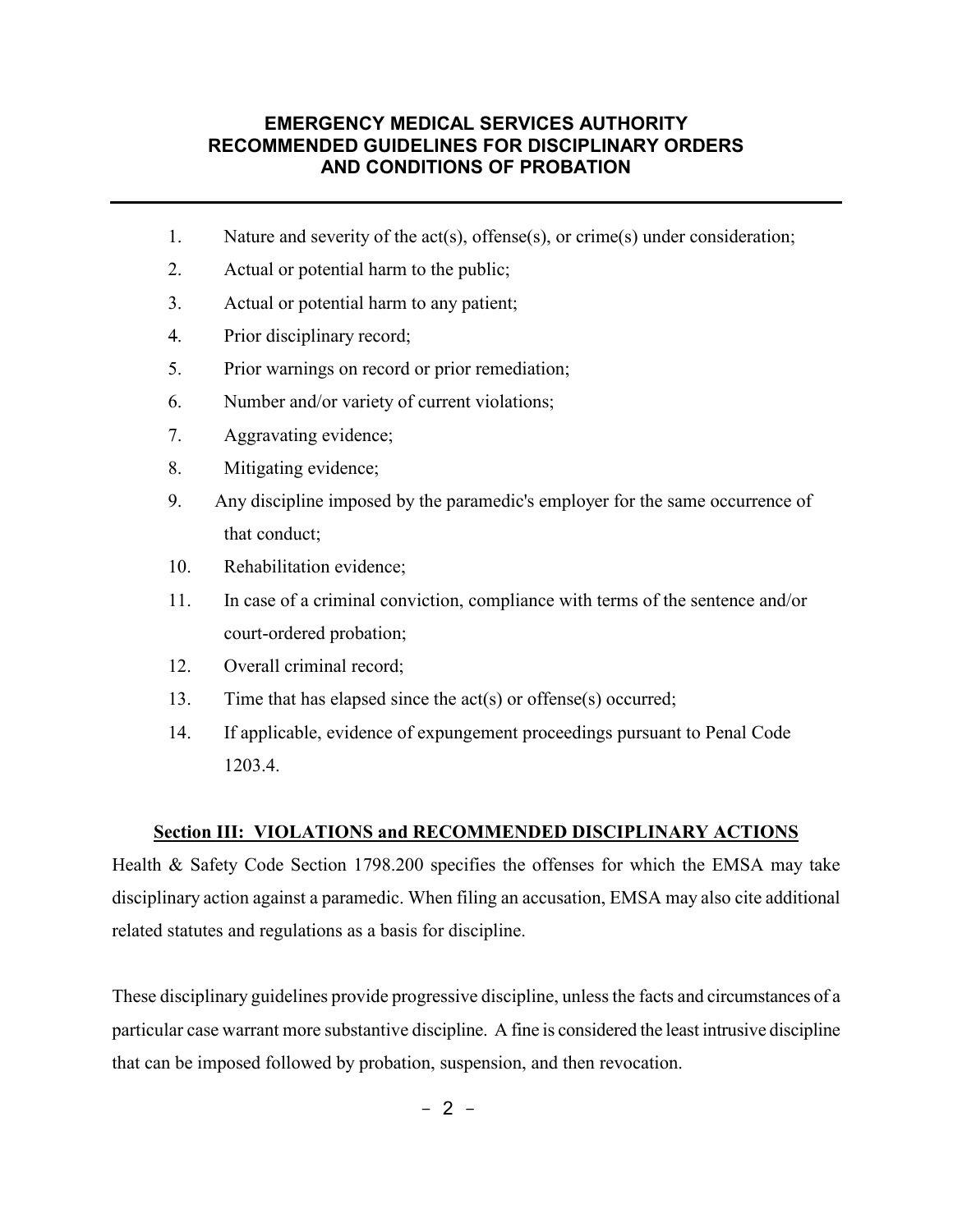In determining the appropriate discipline, the EMSA or an administrative law judge shall give credit for discipline imposed by the employer and for any immediate suspension imposed by the local EMS agency for the same conduct, pursuant to Section 1798.211.

The recommended discipline should be imposed in the absence of any aggravating or mitigating evidence. The administrative law judge may propose any discipline between the minimum discipline and maximum discipline for a particular violation. When the administrative law judge recommends discipline that is less than the minimum or which exceeds the maximum, a full explanation shall be included as to the nature of the act that warrants unusual consideration. The director of the EMSA has the final determination as to the discipline to be imposed.

Section 1798.210 allows EMSA to impose an administrative fine of up to two thousand five hundred dollars (\$2,500) per violation on any licensed paramedic found to have committed any of the actions described by subdivision (c) of Section 1798.200 that did not result in actual harm to a patient. Fines may not be imposed if a paramedic has previously been disciplined by the authority for any other act committed within the immediately preceding five-year period.

The administrative fine shall not be imposed in conjunction with a suspension for the same violation, but may be imposed in conjunction with probation for the same violation except when the conditions of the probation require a paramedic's personal time or expense for training, clinical observation, or related corrective instruction.

Disciplinary options include the following:

1. Administrative Fine of up to \$2,500 per violation- provided the violation did not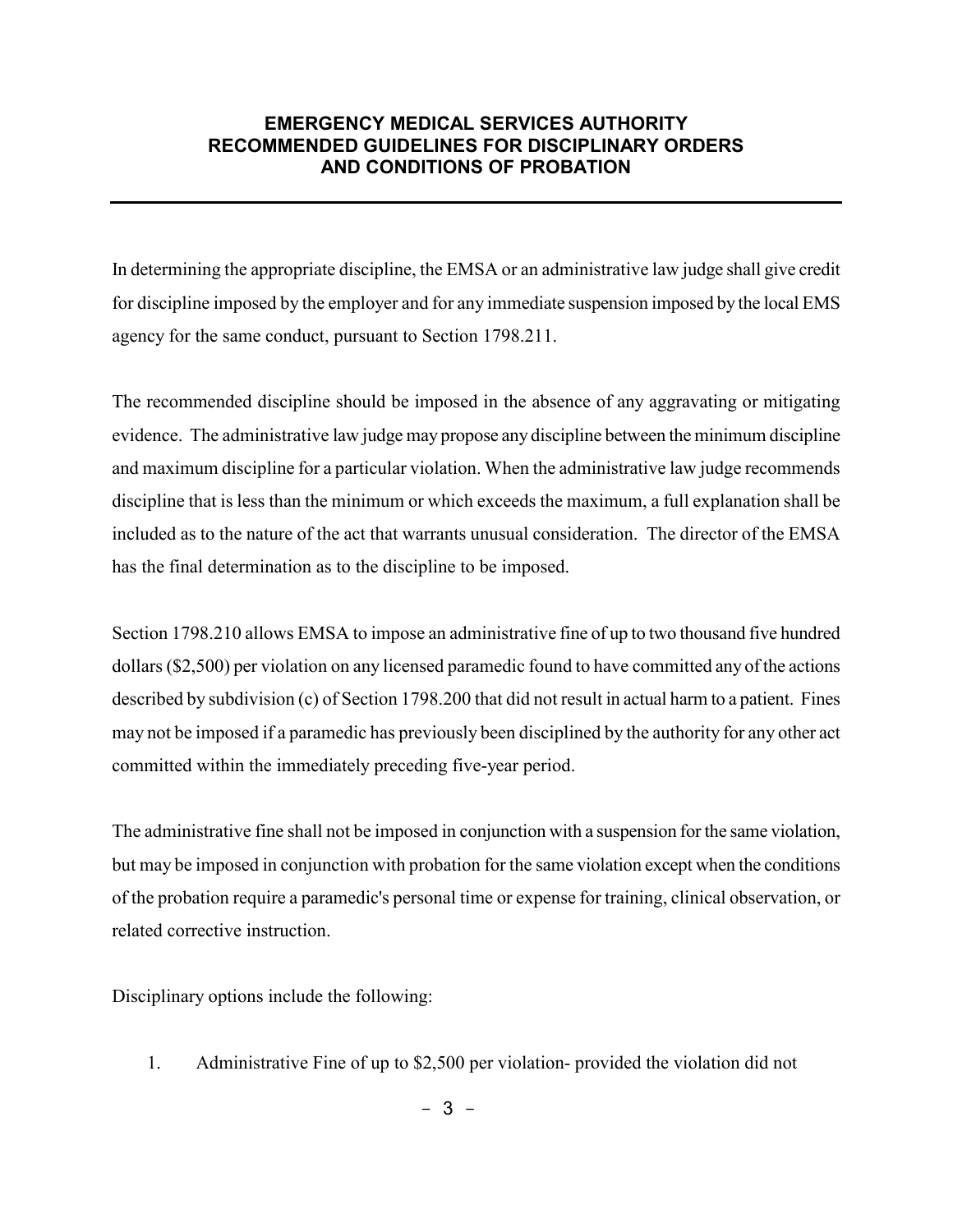result in actual harm to the patient and the paramedic had not been disciplined by the authority for any other act committed within the immediately preceding five-year period

- 2. Denial
- 3. Probation
- 4. Suspension
- 5. Revocation

#### **A. Administrative Fines**

For a minor offense that did not result in actual harm to a patient, EMSA may assess a fine only, or may assess a fine in conjunction with probation.

In assessing the fine, the authority shall give due consideration to the appropriateness of the fine with respect to factors that include the gravity of the violation, the good faith of the paramedic, the history of previous violations, any discipline imposed by the paramedic's employer for the same occurrence of that conduct and the totality of the discipline to be imposed.

The fines shall be assessed in the amount as specified below, for the following violations of the Health and Safety Code: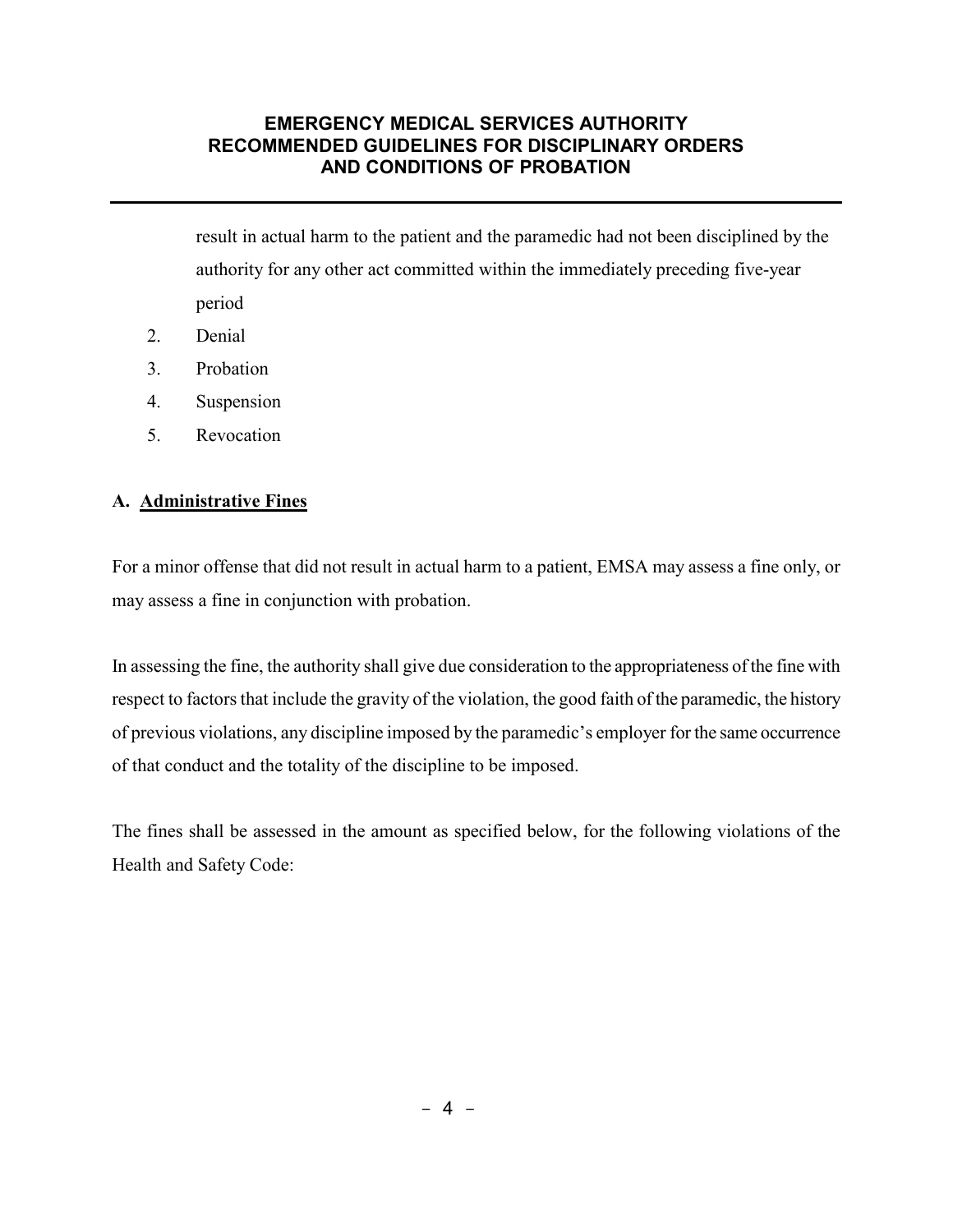| <b>Minimum</b> | <b>Maximum</b> | <b>Violation</b>                                                          |  |
|----------------|----------------|---------------------------------------------------------------------------|--|
| \$2,000        | \$2,500        | Health and Safety Code 1798.200 (c)(1), Fraud in the procurement of       |  |
|                |                | any certificate or license under this division.                           |  |
| \$500          | \$2,500        | Health and Safety Code $1798.200(c)(3)$ , Repeated negligent acts.        |  |
| \$1,000        | \$2,500        | Health and Safety Code 1798.200 $(c)(5)$ , The commission of any          |  |
|                |                | fraudulent, dishonest, or corrupt act which is substantially related to   |  |
|                |                | the qualifications, functions, and duties of prehospital personnel.       |  |
| \$1,000        | \$2,500        | Health and Safety Code 1798.200 (c)(7), Violating or attempting to        |  |
|                |                | violate directly or indirectly, or assisting in or abetting the violation |  |
|                |                | of, or conspiring to violate, any provision of this division or the       |  |
|                |                | regulations adopted by the authority pertaining to prehospital            |  |
|                |                | personnel.                                                                |  |
| \$1,000        | \$2,500        | Health and Safety Code 1798.200 (c)(8), Violating or attempting to        |  |
|                |                | violate any federal or state statute or regulation which regulates        |  |
|                |                | narcotics, dangerous drugs, or controlled substances.                     |  |
| \$250          | \$2,500        | Health and Safety Code 1798.200 (c)(10), Functioning outside the          |  |
|                |                | supervision of medical control in the field care system operating at      |  |
|                |                | the local level, except as authorized by any other license or             |  |
|                |                | certification.                                                            |  |
| \$500          | \$2,500        | Health and Safety Code 1798.200 (c)(12), Unprofessional Conduct -         |  |
|                |                | The failure to maintain confidentiality of patient medical information,   |  |
|                |                | except as disclosure is otherwise permitted or required by law in         |  |
|                |                | Sections 56 and 56.6, inclusive of the Civil Code.                        |  |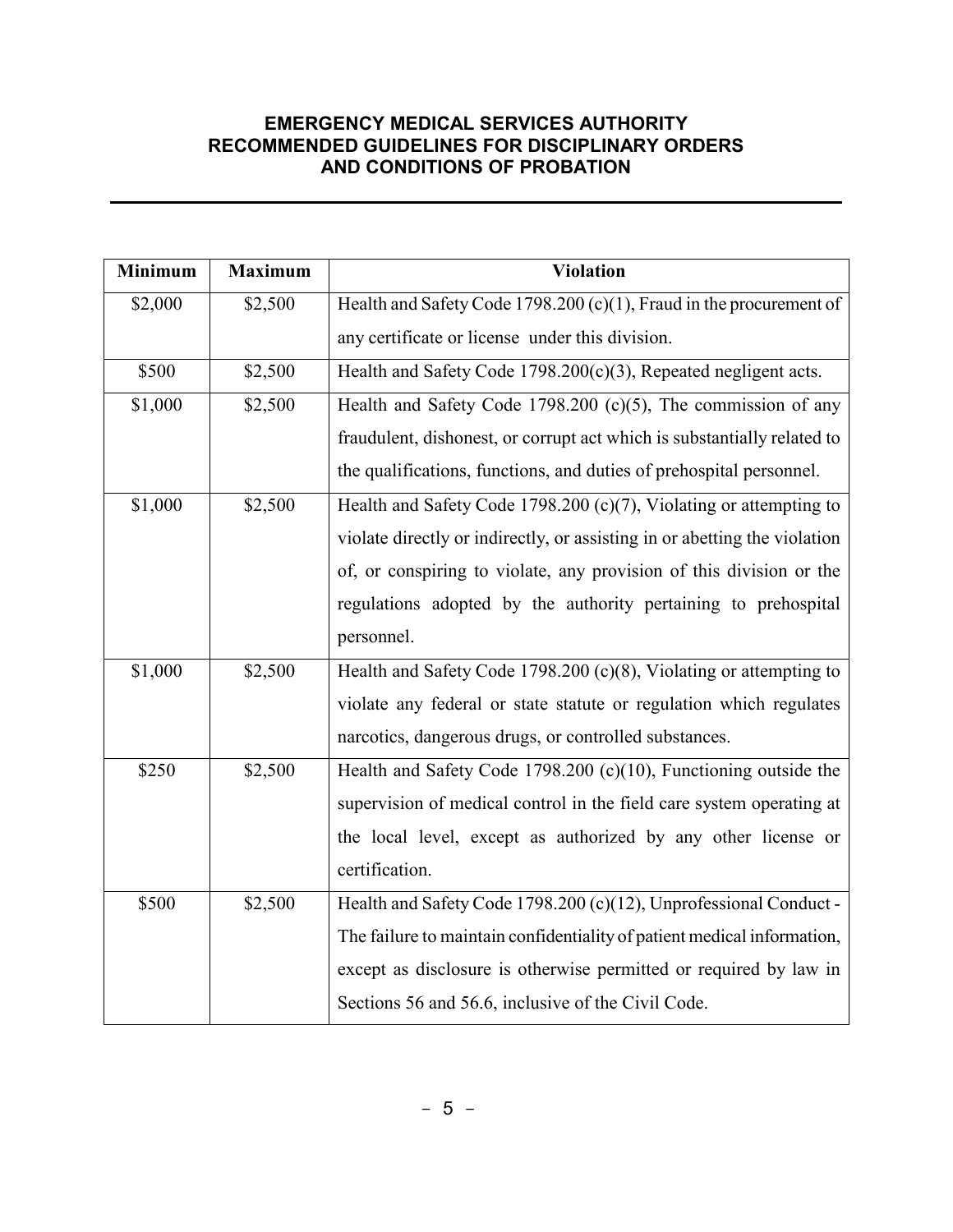Fines shall be paid within 60 days from the date of the EMSA's notice of administrative fine, unless the respondent has demonstrated a financial hardship and has entered into a formal agreement with EMSA to pay the fine within one year from the date of the EMSA's notice of administrative fine.

#### **B. Denial, Probation, Suspension, Revocation**

When used below, the numbers following the "Minimum Conditions of Probation" refer to the Optional Conditions of Probation in Section VI. These conditions may vary according to the nature and circumstances of the offense.

#### 1. **Fraud in the procurement of any certificate or license under this division.**

- # Maximum Discipline: Revocation or denial.
- # Recommended Discipline: Revocation or denial.
- # Minimum Discipline: Revocation stayed, and 60 day suspension/denial.
- 2. **Gross negligence - An extreme departure from the standard of care** which, under similar circumstances would have ordinarily been exercised by a reasonable and prudent person trained and acting in a similar capacity while engaged in the performance of his or her duties if confronted with a similar circumstance.
	- # Maximum Discipline: Revocation
	- # Recommended Discipline: Revocation stayed, 60 day suspension, and 3 years probation with terms and conditions.
	- # Minimum Discipline: Revocation stayed, and 3 years probation with terms and conditions.
	- # Minimum Conditions of Probation: All Standard Conditions and Optional Conditions: 5, 8, 9 and 11.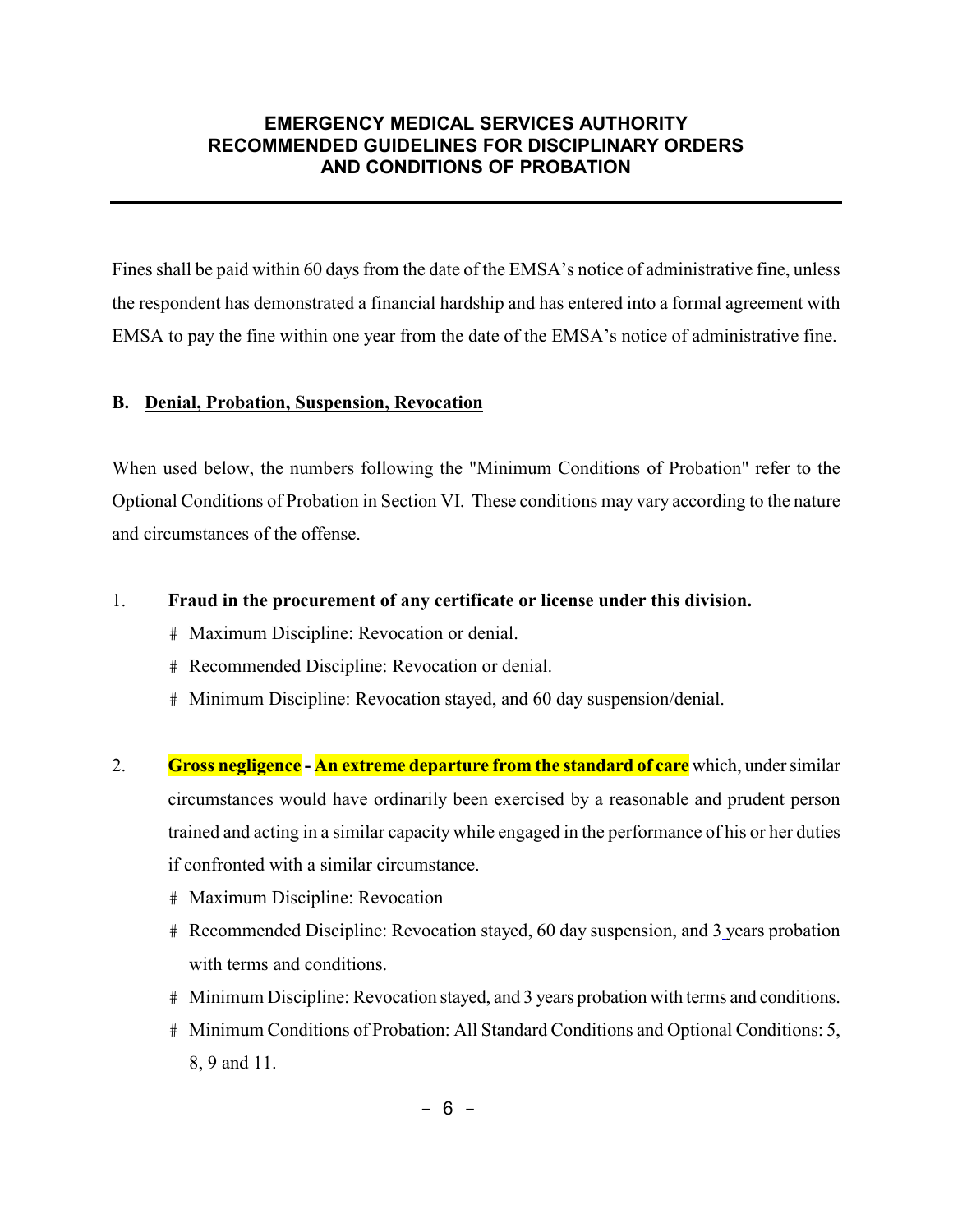- 3. **Repeated negligent acts -** A repeated failure to use such care as a reasonable and prudent person trained and acting in a similar capacity while engaged in the performance of his or her duties would use if confronted with a similar circumstance.
	- # Maximum Discipline: Revocation
	- # Recommended Discipline: Revocation stayed, 30 day suspension, and 3 years probation with terms and conditions.
	- # Minimum Discipline: Revocation stayed, and 1 year probation with terms and conditions.
	- # Minimum Conditions of Probation: All Standard Conditions and Optional Conditions: 5, 8, 9 and 11.
- 4. **Incompetence -** The lack of possession of that degree of knowledge, skill, and ability ordinarily possessed and exercised by a licensed and accredited paramedic.
	- # Maximum Discipline: Revocation
	- # Recommended Discipline: Revocation stayed, 30 day suspension, and 3 years probation with terms and conditions.
	- # Minimum Discipline: Revocation stayed, and 1 year probation with terms and conditions.
	- # Minimum Conditions of Probation: All Standard Conditions and Optional Conditions: 5, 8, 9 and 11.

# 5. **The commission of any fraudulent, dishonest, or corrupt act which is substantially related to the qualifications, functions, and duties of prehospital personnel.**

- # Maximum Discipline: Revocation.
- # Recommended Discipline: Revocation stayed, 60 day suspension, and 3 years probation with terms and conditions.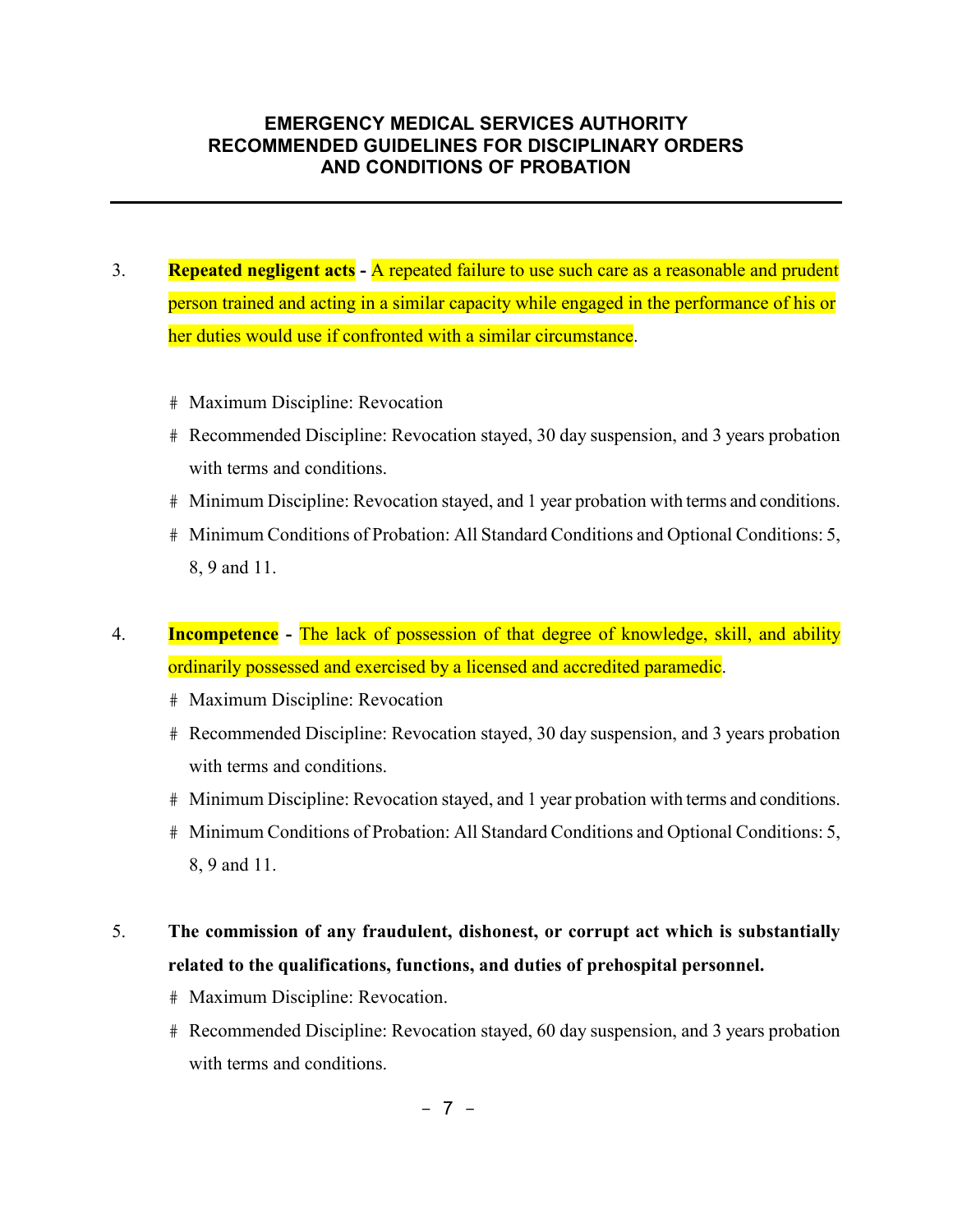- # Minimum Discipline: Revocation stayed, and 3 years probation with terms and conditions.
- # Minimum Conditions of Probation: All Standard Conditions and Optional Condition: 6
- 6. **Conviction of any crime which is substantially related to the qualifications, functions, and duties of prehospital personnel. The record of conviction or certified copy of the record shall be conclusive evidence of such conviction.**
	- # Maximum Discipline: Revocation.
	- # Recommended Discipline: Variable depending on the nature of the crime with terms and conditions.
	- # Minimum Discipline: Revocation stayed, and 1 year probation with terms and conditions.
	- # Minimum Conditions of Probation: All Standard Conditions.
- 7. **Violating or attempting to violate directly or indirectly, or assisting in or abetting the violation of, or conspiring to violate, any provision of this division or the regulations adopted by the authority pertaining to prehospital personnel.**
	- # Maximum Discipline: Revocation
	- # Recommended Discipline: Revocation stayed, 60 day suspension, and 3 years probation with terms and conditions.
	- # Minimum Discipline: Revocation stayed, and 3 years probation with terms and conditions.
	- # Minimum Conditions of Probation: All Standard Conditions and Optional Condition: 6.

# 8. **Violating or attempting to violate any federal or state statute or regulation which regulates narcotics, dangerous drugs, or controlled substances.**

- # Maximum Discipline: Revocation
- # Recommended Discipline: Revocation stayed, 60 day suspension, and 3 years probation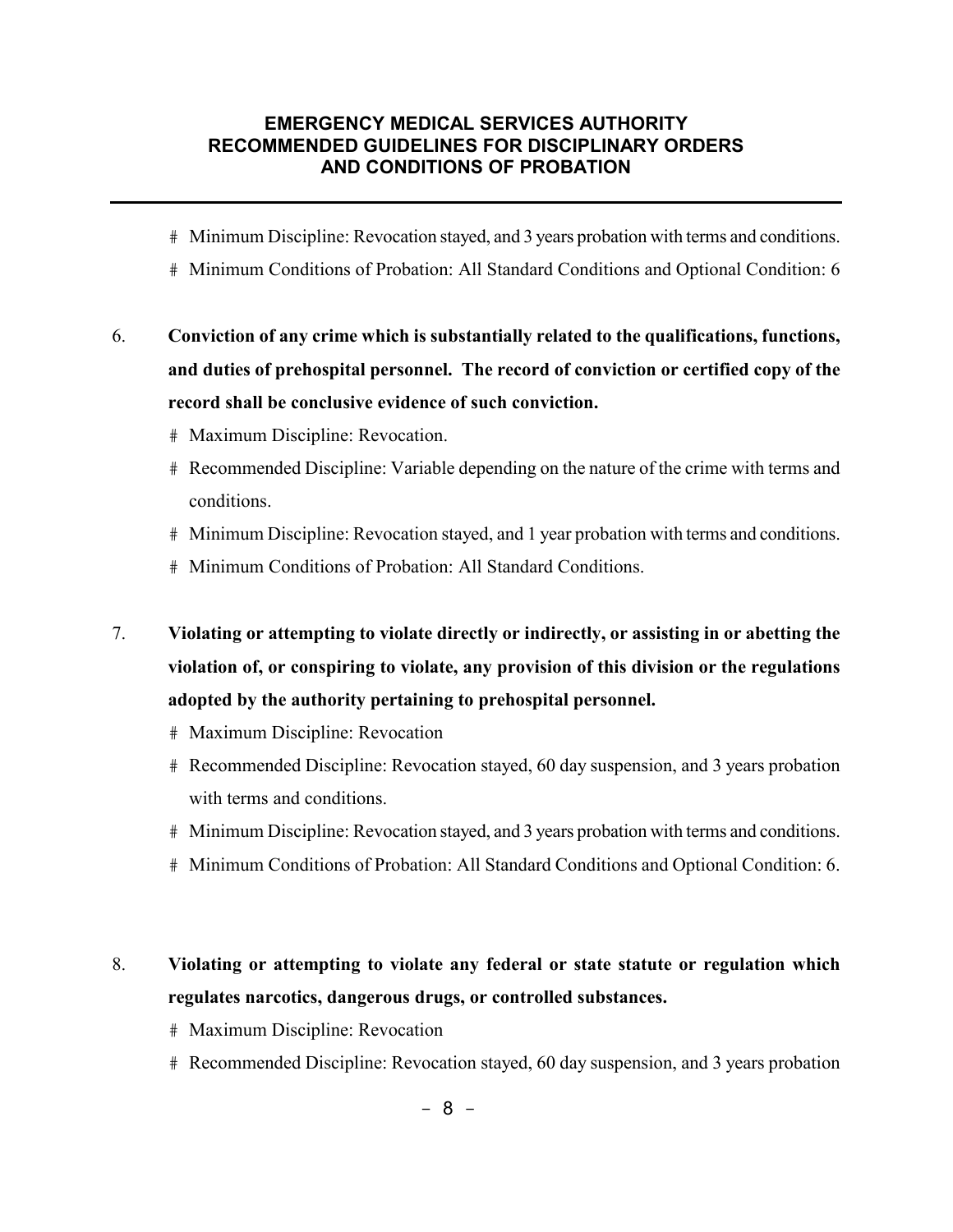with terms and conditions.

- # Minimum Discipline: Revocation stayed, and 3 years probation with terms and conditions.
- # Minimum Conditions of Probation: All Standard Conditions and Optional Conditions: 1, 2, 3, 4, and 10.

# 9. **Addiction to the excessive use of, or the misuse of, alcoholic beverages, narcotics, dangerous drugs, or controlled substances.**

- # Maximum Discipline: Revocation
- # Recommended Discipline: Revocation stayed, suspension until assessment and successful completion of drug/alcohol detoxification diversion program, and 5 years probation with terms and conditions.
- # Minimum Discipline: Revocation stayed, and 3 years probation with terms and conditions.
- # Minimum Conditions of Probation: All Standard Conditions and Optional Conditions: 1, 2, 3, 4, and 10.
- 10. **Functioning outside the supervision of medical control in the field care system operating at the local level, except as authorized by any other license or certification.**
	- # Maximum Discipline: Revocation
	- # Recommended Discipline: Revocation stayed, 15 day suspension, and 1 year probation with terms and conditions.
	- # Minimum Discipline: Revocation stayed, and 1 year probation with terms and conditions.
	- # Minimum Conditions of Probation: All Standard Conditions and Optional Conditions: 5 and 8.
- 11. **Demonstration of irrational behavior or occurrence of a physical disability to the extent that a reasonable and prudent person would have reasonable cause to believe that the**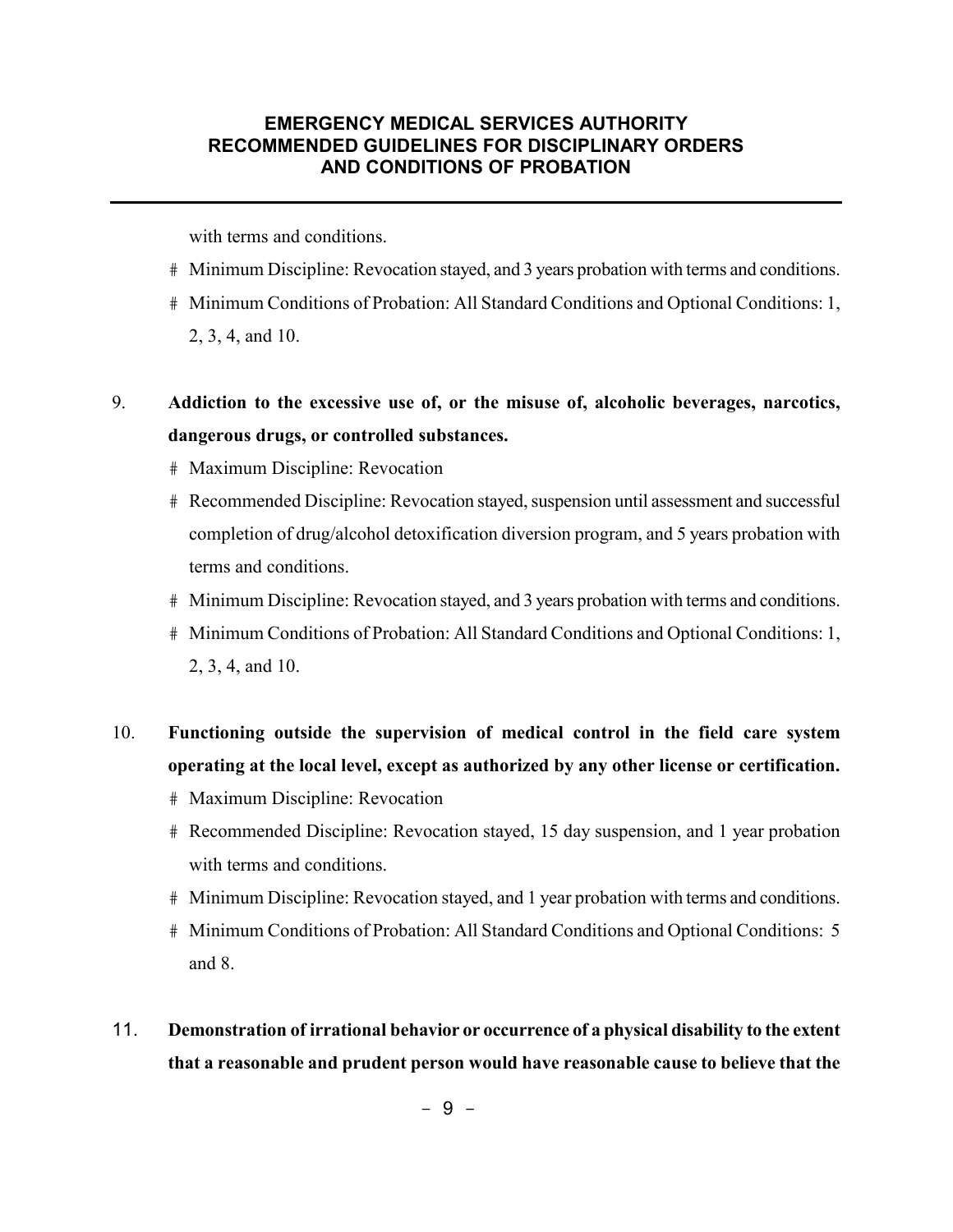#### **ability to perform the duties normally expected may be impaired.**

- # Maximum Discipline: Revocation
- # Recommended Discipline: Revocation stayed, and suspension until resolution of the physical or mental disability.
- # Minimum Discipline: Revocation stayed, and 1 year probation with terms and conditions.
- # Minimum Conditions of Probation: All Standard Conditions and Optional Conditions: 8, 9, and 10.
- 12. **Unprofessional Conduct-** 
	- **(A) The mistreatment or physical abuse of any patient resulting from force in excess of what a reasonable and prudent person trained and acting in a similar capacity while engaged in the performance of his or her duties would use if confronted with a similar circumstance. Nothing in this section shall be deemed to prohibit an EMT-I, EMT-II, or EMT-P from assisting a peace officer, or a peace officer who is acting in the dual capacity of peace officer and EMT-I, EMT-II, or EMT-P, from using that force that is reasonably necessary to effect a lawful arrest or detention.**
	- **Maximum Discipline: Revocation/Denial**
	- # Recommended Discipline: Revocation stayed, 60 day suspension, and 3 years probation with terms and conditions.
	- Minimum Discipline: Revocation stayed, and 3 years probation with terms and conditions.
	- # Minimum Conditions of Probation: All Standard Conditions and Optional Conditions: 7 and 10.

**(B) The failure to maintain confidentiality of patient medical information, except as disclosure is otherwise permitted or required by law in Sections 56 and 56.6, inclusive of the Civil Code.**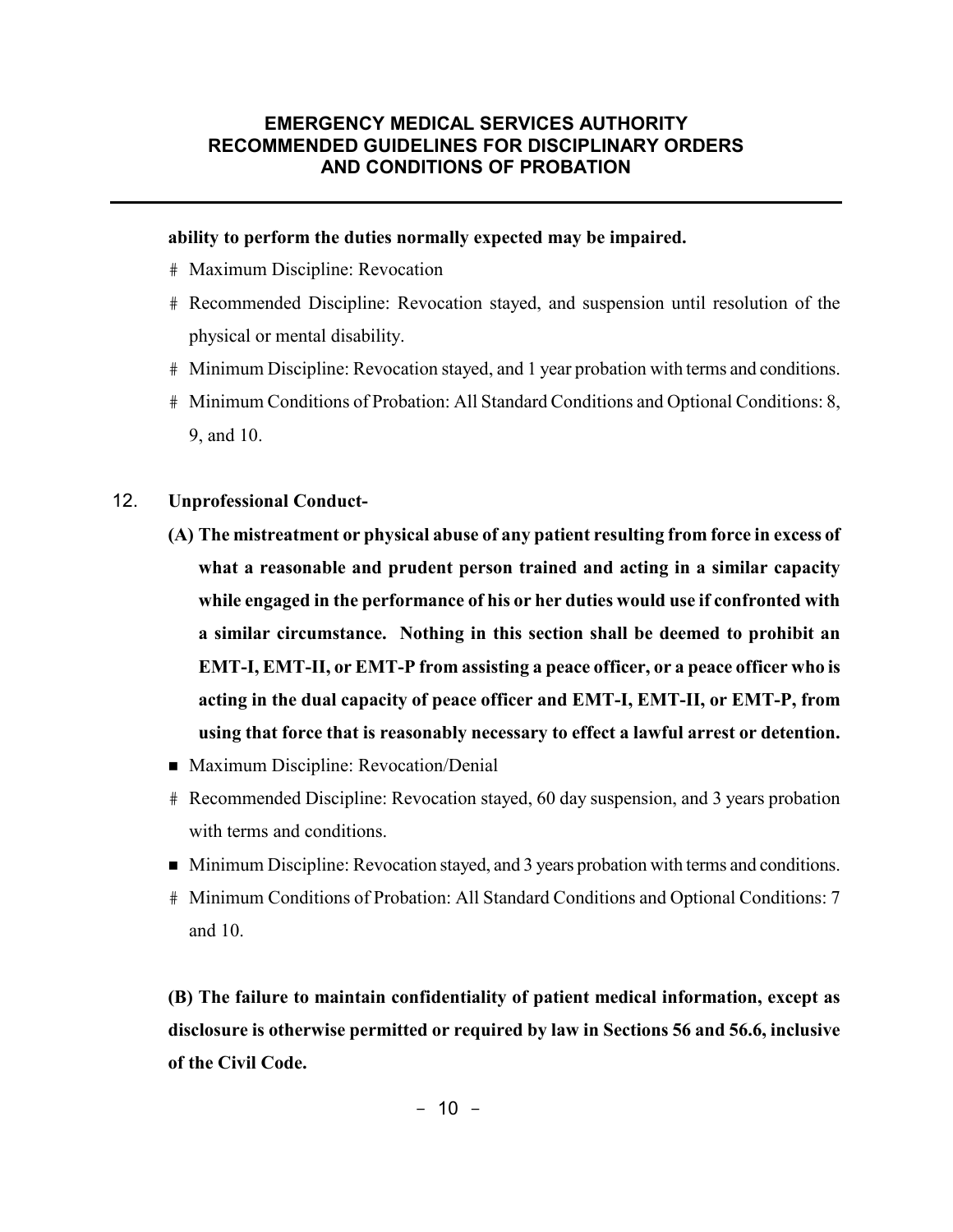- Maximum Discipline: Revocation/Denial
- # Recommended Discipline: Revocation stayed, 30 day suspension, and 1 year probation with terms and conditions.
- Minimum Discipline: Revocation stayed and 1 year probation with terms and conditions.
- # Minimum Conditions of Probation: All Standard Conditions and Optional Conditions: 6 and 9.
- **(C) The commission of any sexually related offense specified under Section 290 of the Penal Code.**
- Maximum Discipline: Revocation/ Denial
- Recommended Discipline: Revocation/Denial
- Minimum Discipline: Revocation/Denial

#### **Section IV: DETOXIFICATION/DIVERSION PROGRAM CRITERIA**

The criteria to be considered in determining rehabilitation for alcohol/drug abuse offenses include, but are not limited to:

- Successful completion of a drug/alcohol treatment program (a minimum of 6 months duration). The treatment program may be a combined in-patient/out-patient and aftercare program. The program shall include at least the following elements:
	- 1. Chemical-free treatment philosophy;
	- 2. Individual and/or group counseling;
	- 3. Random, documented biological fluid testing;
	- 4. Participation in support groups;
	- 5. Education about addictive disease;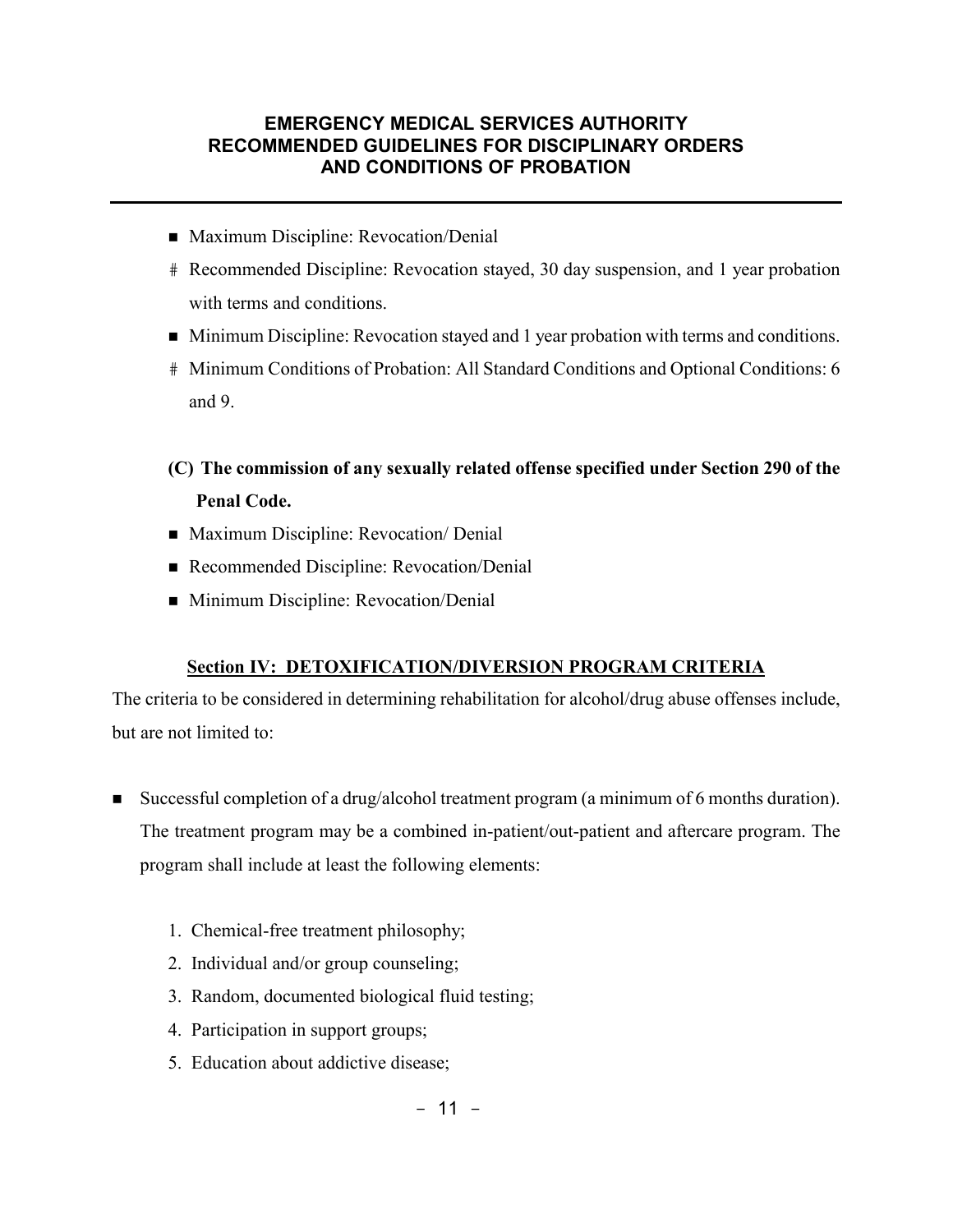- 6. Adherence to a 12-step recovery program philosophy or equivalent;
- 7. Written documentation of participation in a 12-step recovery group or equivalent.
- Employment with a pre-hospital care provider, for a minimum of six (6) months, with documentation from the employer that the employer was aware of the previous drug or alcohol abuse problems. The documentation must substantiate that while employed, there was no evidence of continued alcohol or drug use and that the respondent performed paramedic functions in a safe and competent manner.
- If the respondent is seeking reinstatement of his/her license, employment for a minimum of six (6) months with documentation from the employer that while employed, there was no evidence of alcohol or drug use.
- A minimum of one  $(1)$  year must have elapsed between the time of the second offense and the effective date of the prior order.

#### **Section V: MITIGATING EVIDENCE**

The respondent is permitted to present mitigating circumstances at a hearing. The same opportunity is provided in the settlement process.

The following documents are examples of appropriate evidence the respondent may submit to demonstrate his/her rehabilitative efforts and competency:

A. Dated written statements from persons in positions of authority who have on-the-job knowledge of the respondent's current paramedic competence. Each statement should include the period of time and capacity in which the person worked with the respondent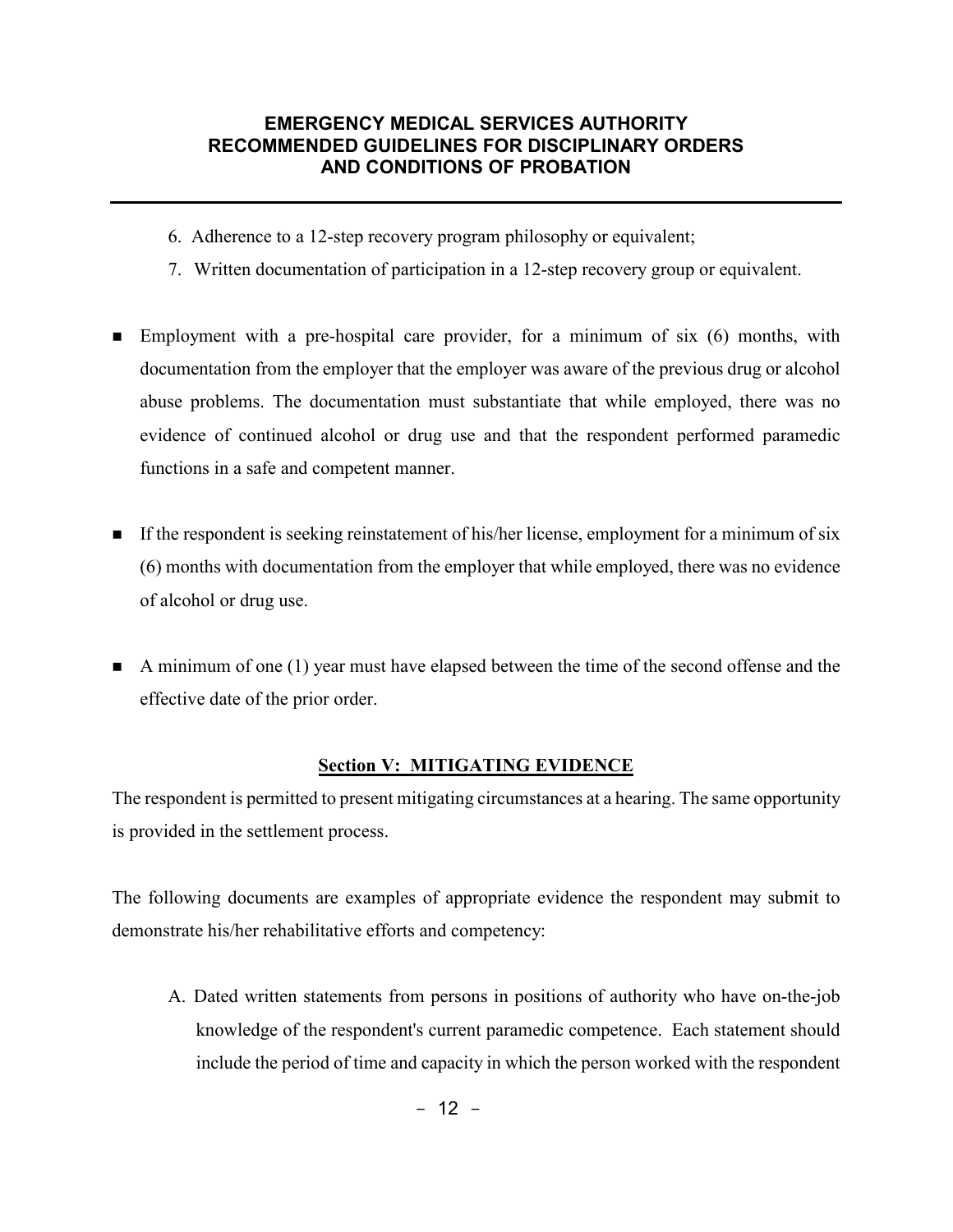and should contain the following sentence at the end: **"I declare, under penalty of perjury, under the laws of the State of California, that the foregoing is true and correct to the best of my knowledge."** The statement should be signed and dated by the person making the statement;

- B. Dated letters from counselors regarding the respondent's participation in a rehabilitation or recovery program, where appropriate. The letters should include a description of the program, the number of sessions that the respondent has attended, the counselor's diagnosis of the respondent's condition, the respondent's prognosis for recovery, the respondent's current state of rehabilitation (or improvement), the counselor's basis for determining improvement, and the credentials of the counselor;
- C. Dated letters describing the respondent's participation in support groups;
- D. Dated laboratory analyses or drug screen reports, where appropriate;
- E. Dated performance evaluation(s) from the respondent's employer;
- F. Dated physical examination or assessment report by a licensed physician;
- G. Certificates or transcripts of courses related to paramedic duties that the respondent might have completed since the date of the violation. **A paramedic whose license has been revoked does not possess a paramedic license. Therefore, the individual cannot use his/her former license number to obtain continuing education credit/hours or for any other purpose. However, he or she may take continuing education courses so long as a paramedic license is not used.**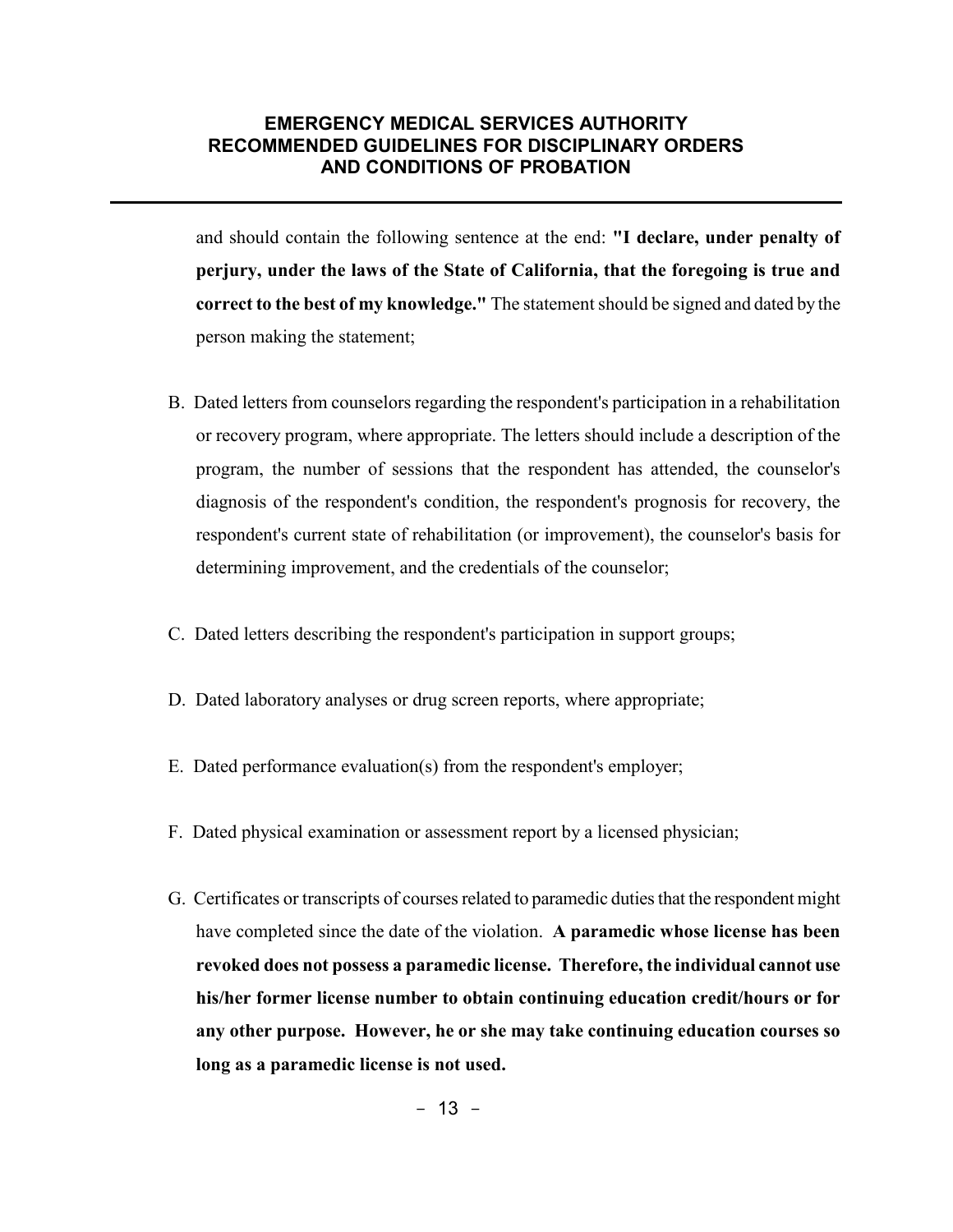H. Evidence of community service or other educational experiences.

#### **Section VI: LANGUAGE FOR MODEL DISCIPLINARY ORDERS**

#### **Standard Revocation Orders**

#### **Revocation - Single Cause:**

License Number issued to the respondent, is revoked.

#### **Revocation - Multiple Causes:**

| License Number                 | issued to the respondent, | , is revoked |
|--------------------------------|---------------------------|--------------|
| pursuant to legal conclusions: | jointly and separately.   |              |

#### **Standard Stay Order**

#### **Standard Stay Order:**

However, such revocation is stayed and the respondent is placed on probation for year(s) upon the following terms and conditions:

(List of terms and conditions.)

#### **Standard Fine Order**

An administrative fine of \$\_\_\_\_\_\_\_\_\_is imposed on the respondent,\_\_\_\_\_\_\_\_\_, License Number <u>for the contract of the contract of the contract of the contract of the contract of the contract of the contract of the contract of the contract of the contract of the contract of the contract of the contra</u>

 $- 14 -$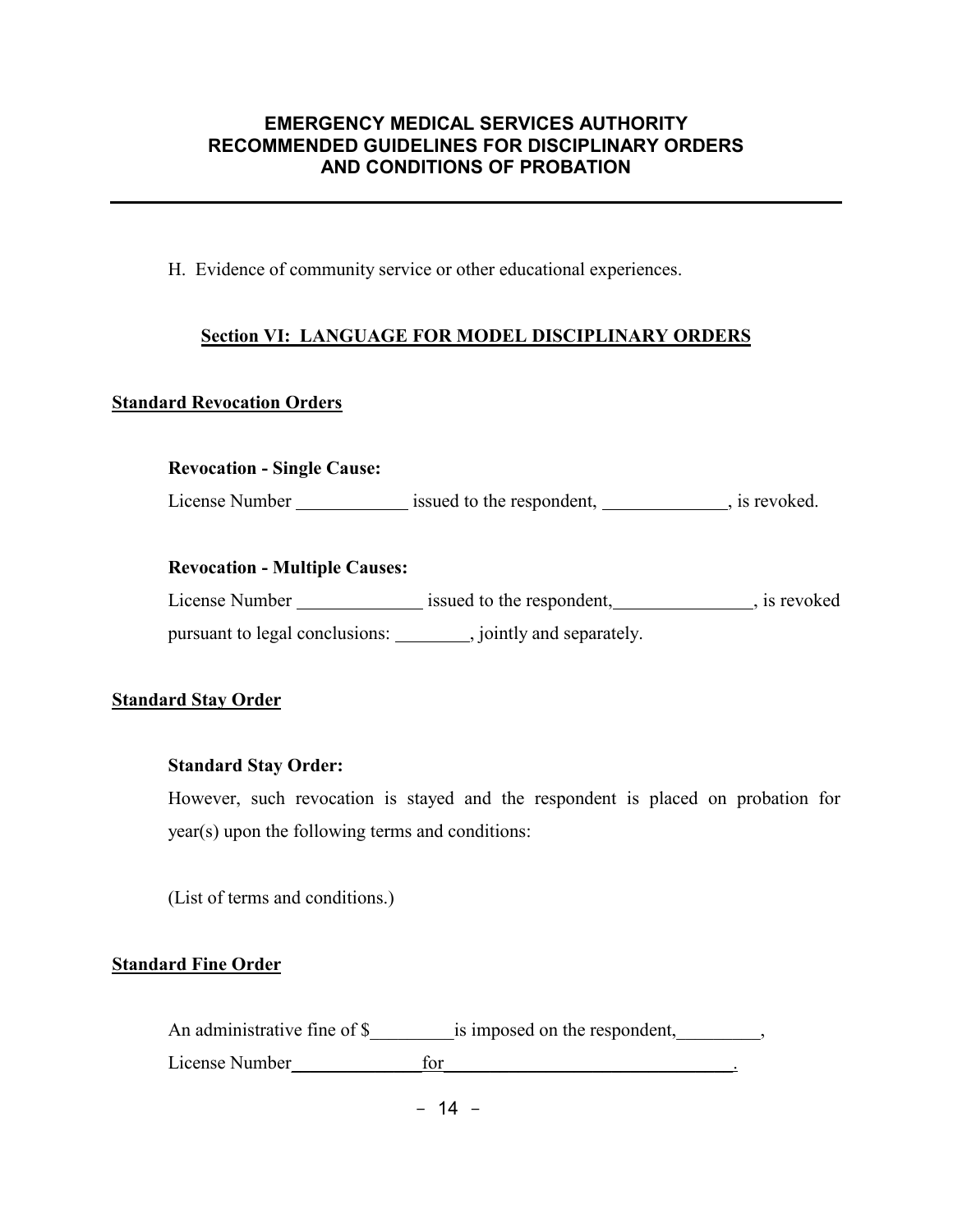#### **Standard Suspension Orders**

| <b>Suspension - Single Cause:</b>                 |                           |                |
|---------------------------------------------------|---------------------------|----------------|
| License Number                                    | issued to the respondent, | , is suspended |
| for _________________.                            |                           |                |
|                                                   |                           |                |
|                                                   |                           |                |
| <b>Suspension - Multiple Causes: (Concurrent)</b> |                           |                |
| License Number                                    | issued to the respondent, |                |

separately. All suspensions shall run concurrently.

#### **Suspension - Multiple Causes: (Consecutive)**

| License Number                       | issued to the respondent,      | , is suspended              |
|--------------------------------------|--------------------------------|-----------------------------|
| for                                  | pursuant to legal conclusions: | jointly and separately. All |
| suspensions shall run consecutively. |                                |                             |

#### **Standard Conditions of Probation**

It is the responsibility of the EMSA to monitor paramedics placed on probation consistent with the terms and conditions of the probationary order.

# **1. Probation Compliance:**

The respondent shall fully comply with all terms and conditions of the probationary order. The respondent shall fully cooperate with the EMSA in its monitoring, investigation, and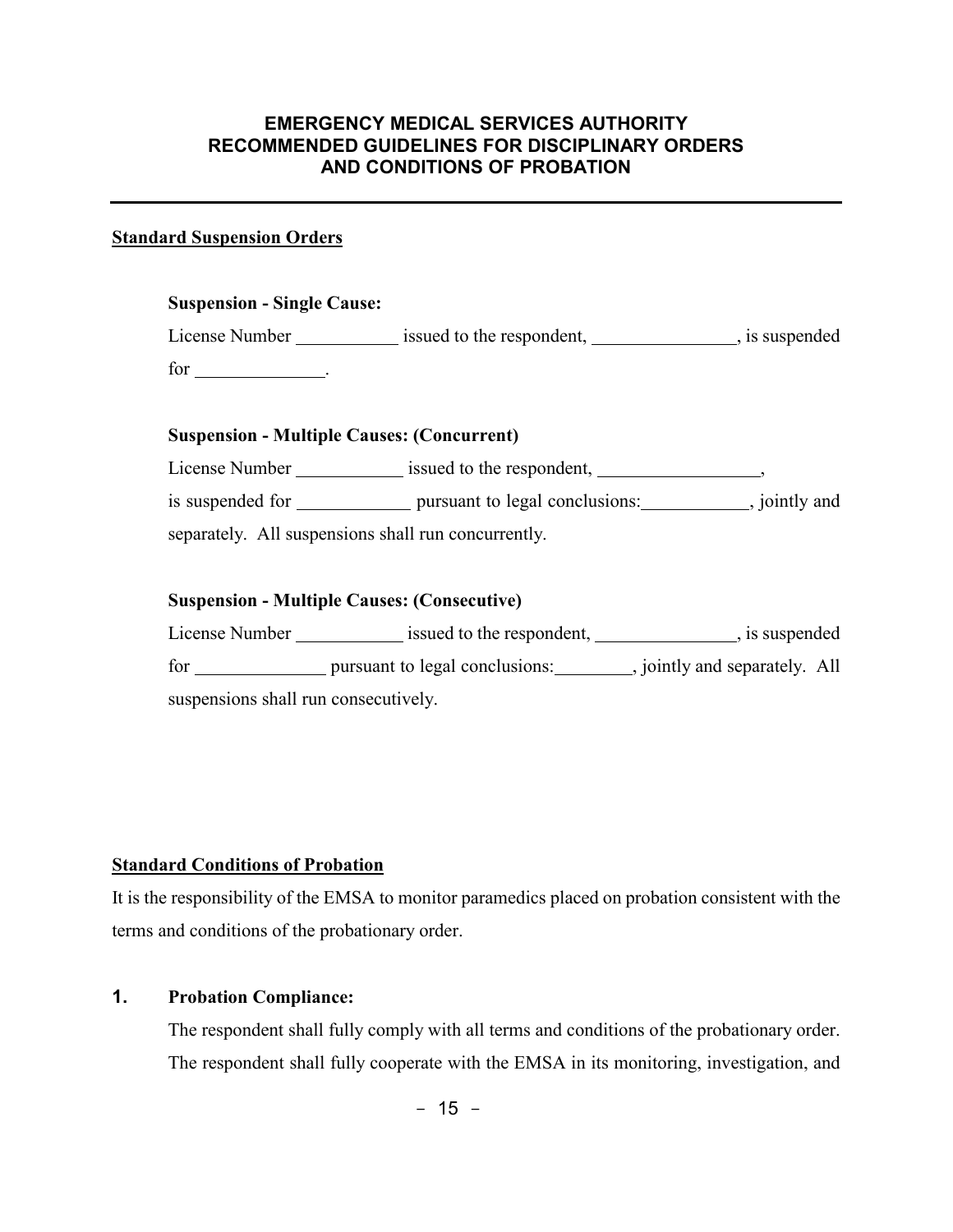evaluation of the respondent's compliance with the terms and conditions of his/her probationary order.

The respondent shall immediately execute and submit to the EMSA all Release of Information forms that the EMSA may require of the respondent.

#### **2. Personal Appearances:**

As directed by the EMSA, the respondent shall appear in person for interviews, meetings, and/or evaluations of the respondent's compliance with the terms and conditions of the probationary order. The respondent shall be responsible for all of his/her costs associated with this requirement.

#### **3. Quarterly Report Requirements:**

During the probationary period, the respondent shall submit quarterly reports covering each calendar quarter which shall certify, under penalty of perjury, and document compliance by the respondent with all the terms and conditions of his/her probation. If the respondent submits his/her quarterly reports by mail, it shall be sent as Certified Mail*.*

#### **4. Employment Notification:**

During the probationary period, the respondent shall notify the EMSA in writing of any EMS employment. The respondent shall inform the EMSA in writing of the name and address of any prospective EMS employer prior to accepting employment.

Additionally, the respondent shall submit proof in writing to the EMSA of disclosure, by the respondent, to the current and any prospective EMS employer of the reasons for and terms and conditions of the respondent's probation.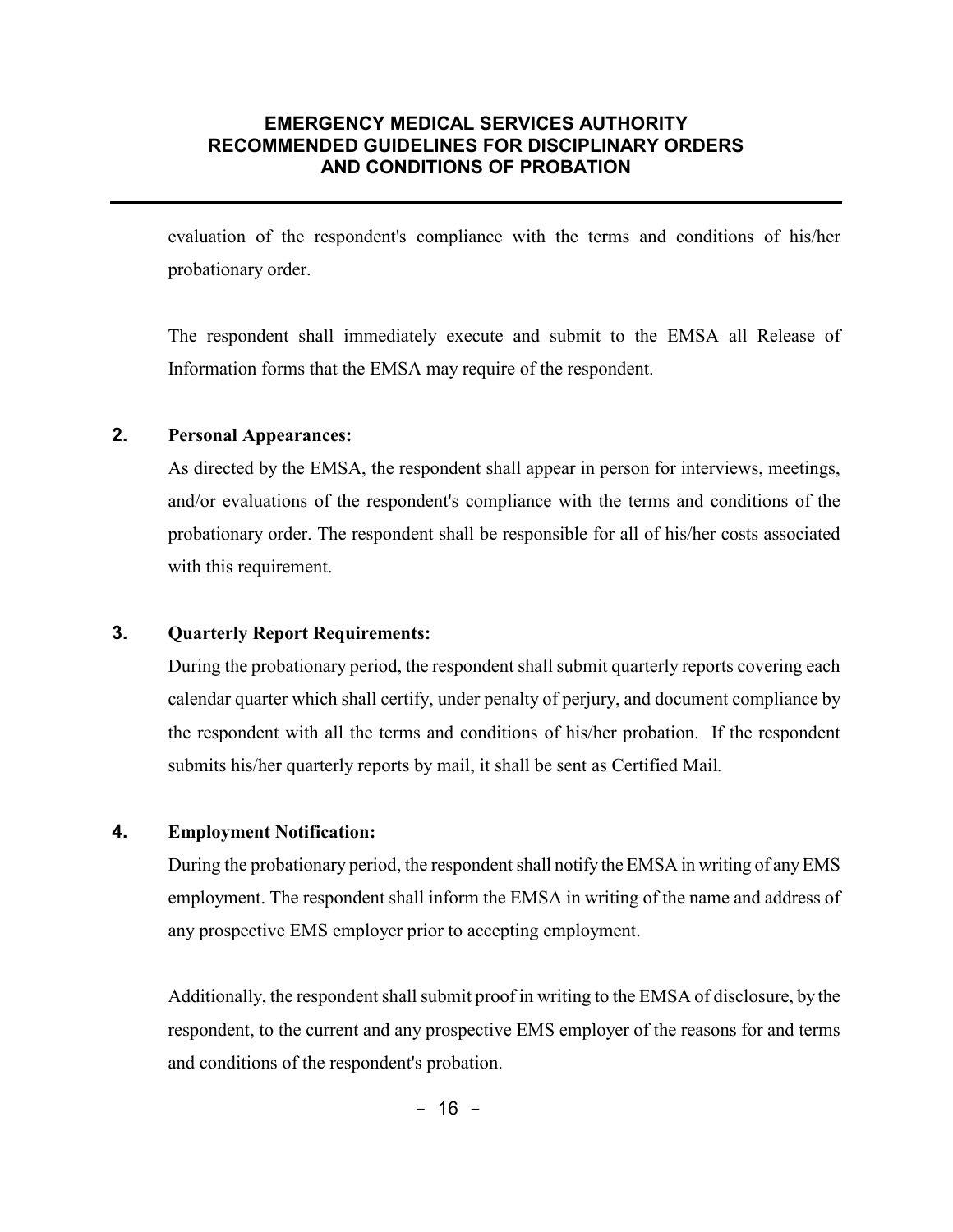The respondent authorizes any EMS employer to submit performance evaluations and other reports which the EMSA may request that relate to the qualifications, functions, and duties of prehospital personnel.

Any and all notifications to the EMSA shall be by certified mail.

#### **5. Notification of Termination:**

The respondent shall notify the EMSA within seventy-two (72) hours after termination, for any reason, with his/her prehospital medical care employer. The respondent must provide a full, detailed written explanation of the reasons for and circumstances of his/her termination.

Any and all notifications to the EMSA shall be by certified mail.

#### **6. Functioning as a Paramedic:**

The period of probation shall not run anytime that the respondent is not practicing as a paramedic within the jurisdiction of California.

If the respondent, during his/her probationary period, leaves the jurisdiction of California to practice as a paramedic, the respondent must immediately notify the EMSA, in writing, of the date of such departure and the date of return to California, if the respondent returns*.*

Any and all notifications to the EMSA shall be by certified mail.

#### **7. Obey All Related Laws:**

The respondent shall obey all federal, state and local laws, statutes, regulations, written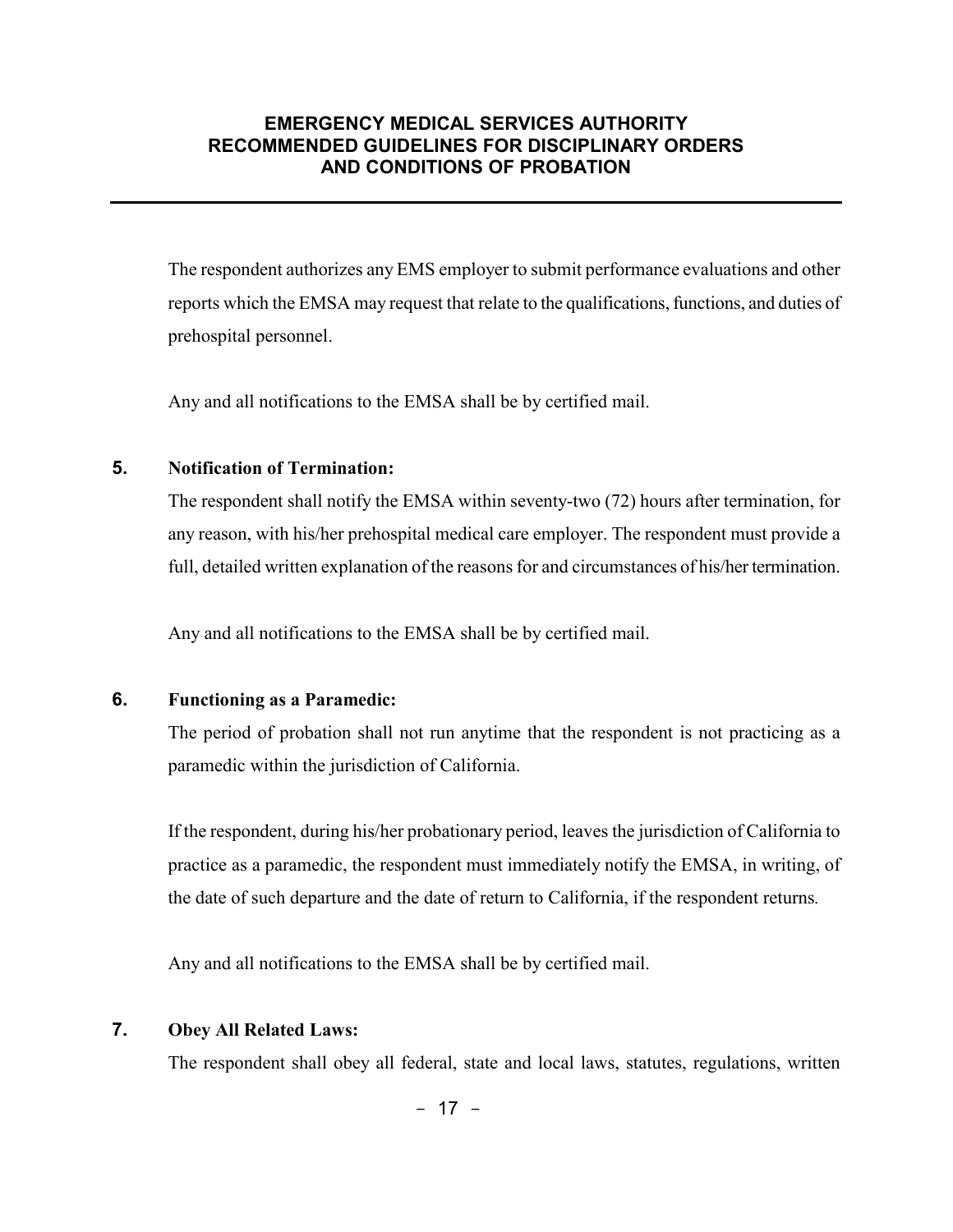policies, protocols and rules governing the practice of medical care as a paramedic. The respondent shall not engage in any conduct that is grounds for disciplinary action pursuant to Section 1798.200. To permit monitoring of compliance with this term, if the respondent has not submitted fingerprints to the EMSA in the past as a condition of licensure, then the respondent shall submit his/her fingerprints by Live Scan or by fingerprint cards and pay the appropriate fees within 45 days of the effective date of this decision*.* 

Within 72 hours of being arrested, cited or criminally charged for any offense, the respondent shall submit to the EMSA a full and detailed account of the circumstances thereof. The EMSA shall determine the applicability of the offense(s) as to whether the respondent violated any federal, state and local laws, statutes, regulations, written policies, protocols and rules governing the practice of medical care as a paramedic.

Any and all notifications to the EMSA shall be by certified mail.

#### **8. Completion of Probation:**

The respondent's license shall be fully restored upon successful completion of probation*.*

# **9. Violation of Probation:**

If during the period of probation the respondent fails to comply with any term of probation, the EMSA may initiate action to terminate probation and implement actual license suspension/revocation. Upon the initiation of such an action, or the giving of a notice to the respondent of the intent to initiate such an action, the period of probation shall remain in effect until such time as a decision on the matter has been adopted by the EMSA. An action to terminate probation and implement actual license suspension/revocation shall be initiated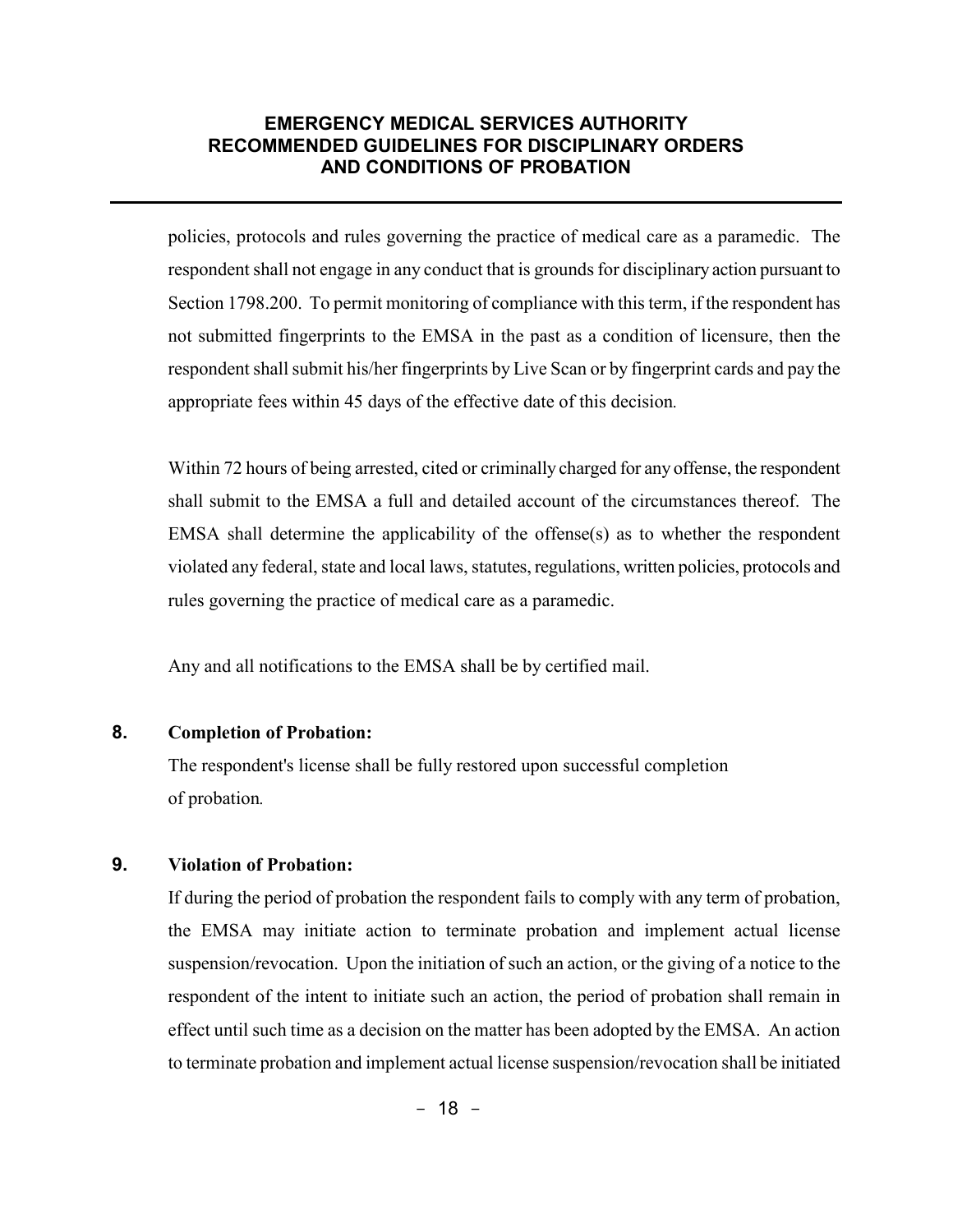and conducted pursuant to the hearing provisions of the California Administrative Procedure Act.

The issues to be resolved at the hearing shall be limited to whether the respondent has violated any term of his/her probation sufficient to warrant termination of probation and implementation of actual suspension/revocation. At the hearing, the respondent and the EMSA shall be bound by the admissions contained in the terms of probation and neither party shall have a right to litigate the validity or invalidity of such admissions.

#### **Optional Conditions of Probation**

#### **1. Abstinence from Drug Possession and Use:**

The respondent shall abstain from the possession, injection or consumption by any route of all controlled substances, dangerous drugs, or any drugs requiring a prescription unless prescribed under federal or state law as part of a documented medical treatment. Within fourteen days of obtaining such a prescription, respondent shall ensure that the prescribing professional provides the EMSA a written report identifying the medication, dosage, the date the medication was prescribed, the respondent's diagnosis, and the date the medication will no longer be required. This report must be provided to the EMSA directly by the prescribing professional.

If the respondent has a lawful prescription when initially placed on probation, this same report must be provided within fourteen days of the commencement of probation.

Any and all notifications to the EMSA shall be by certified mail.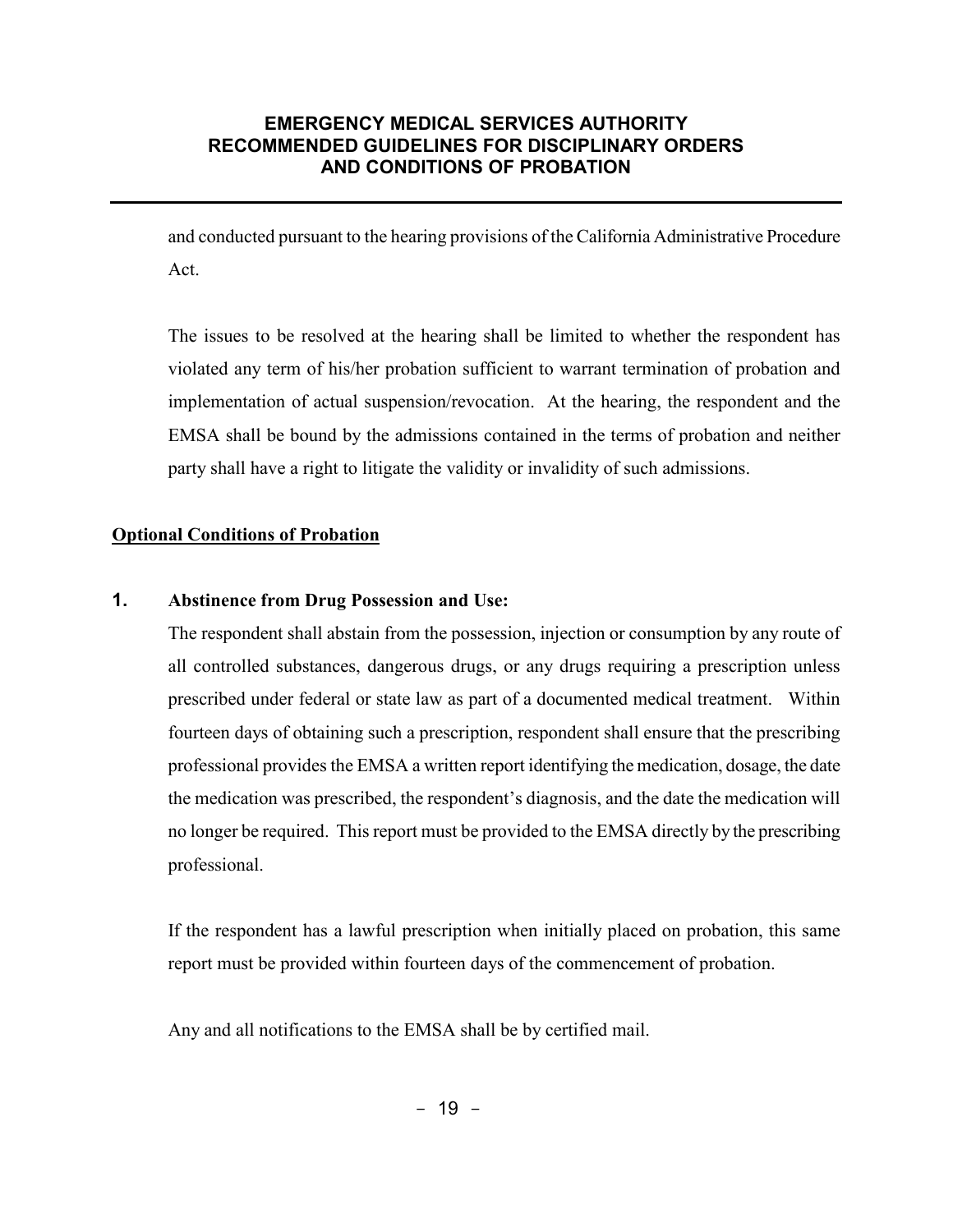#### **2. Abstinence from the Use of Alcoholic Beverages:**

The respondent shall abstain from the use of alcoholic beverages.

#### **3. Biological Fluid Testing:**

The respondent shall submit to routine and random biological fluid testing or drug/alcohol screening as directed by the EMSA or its designee. Respondent may use a lab pre-approved by the EMSA or may provide to the EMSA the name and location of an independent laboratory or licensed drug/alcohol testing facility for approval by the EMSA. The EMSA shall have sole discretion for lab approval based on criteria regulating professional laboratories and drug/alcohol testing facilities. When the EMSA requests a random test, the respondent shall provide the required blood/urine sample by the time specified, or within 12 hours of the request if no time is specified. When the EMSA requests a random test, the respondent shall ensure that any positive test results are conveyed telephonically by the lab to the EMSA within 48 hours, and all written positive or negative results are provided directly by the lab to the EMSA within 10 days. The respondent shall be responsible for all costs associated with the drug/alcohol screening.

At the EMSA's sole discretion, the EMSA may allow the random drug testing to be conducted by the respondent's employer to meet the requirement of random drug testing as set forth above. The results of the employer's random drug testing shall be made available to the EMSA in the time frames described above.

#### **4. Drug/Detoxification/Diversion Program:**

Within days of the effective date of this decision, the respondent shall enroll and participate in a drug/detoxification/diversion program approved by the EMSA. The respondent shall participate in the program until appropriate medical supervision determines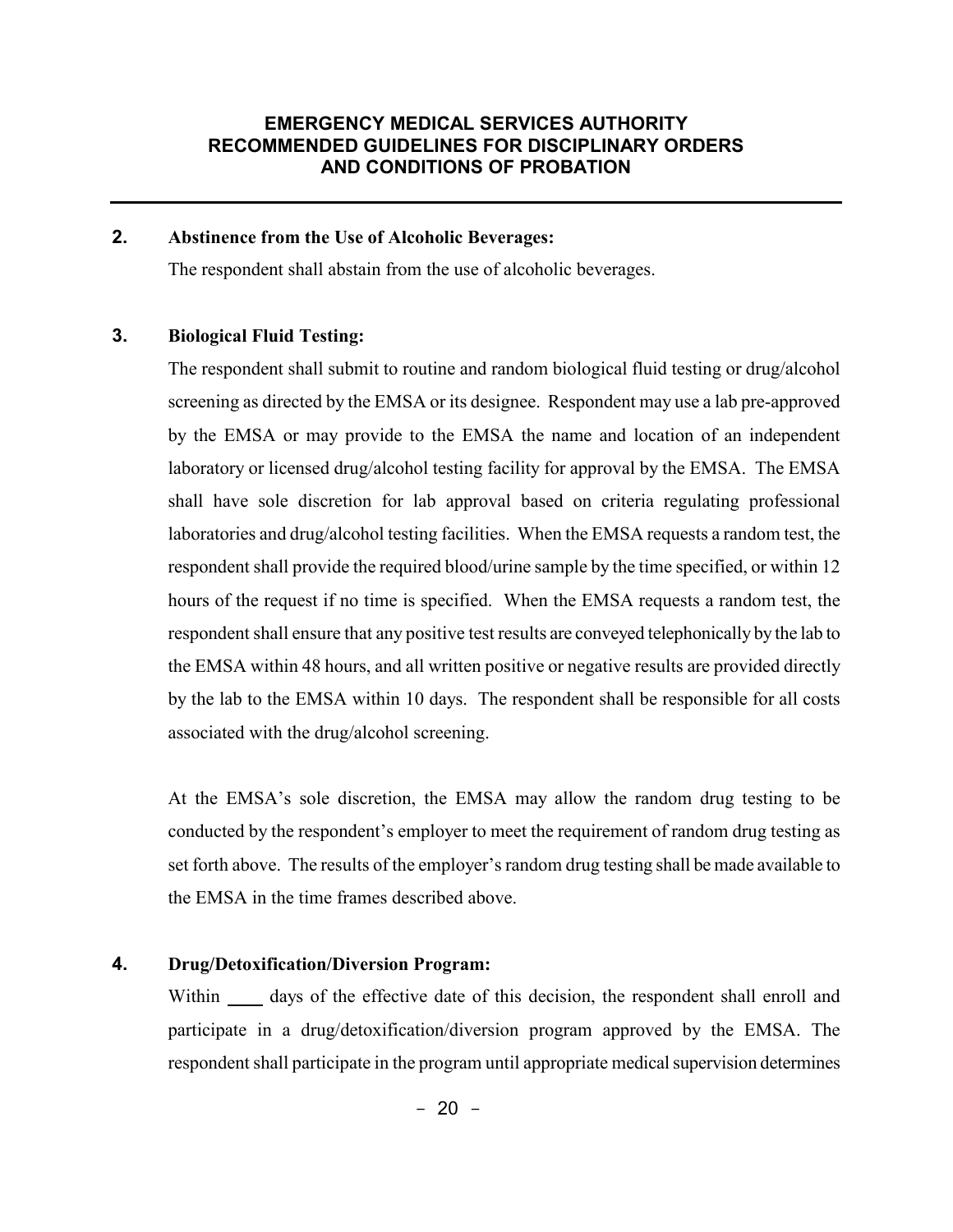that further treatment and rehabilitation is no longer necessary.

If the respondent voluntarily withdraws from the drug/detoxification/diversion program or the respondent is expelled from the program, such withdrawal or expulsion shall constitute a violation of probation by the respondent. The respondent shall be responsible for all costs associated with such drug/detoxification/diversion program.

#### **5. Educational Course Work:**

Within <u>equal</u> days of the effective date of this decision, the respondent shall submit to the EMSA proof of completion of hours of education in areas substantially related to the offense as stated in the accusation and to the satisfaction of the EMSA.

Any educational program may include community service to reinforce the learning objectives of the educational program.

All courses must be approved by the EMSA. Within thirty-five days after completing the course work, the respondent shall submit evidence of competency in the required education. Submittal of a certificate or letter from the instructor attesting to the respondent's competency shall suffice.

Any and all notifications to the EMSA shall be by certified mail.

#### **6. Ethical Practice of EMS:**

Within <u>same</u> days of the effective date of this decision, the respondent shall submit to the EMSA, for its prior approval, a course in Ethics. The respondent must complete this course during his/her probation period*.*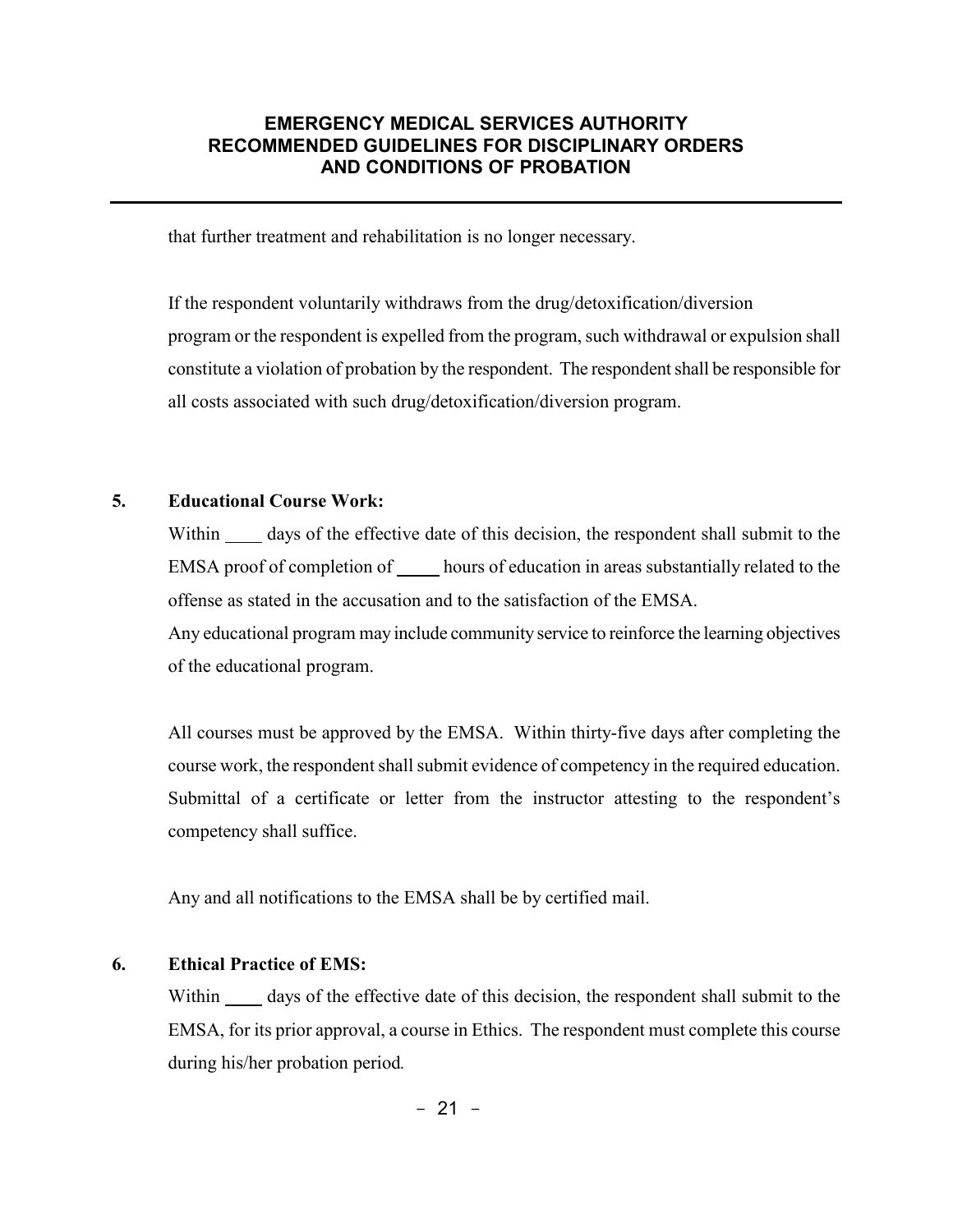Upon completion by the respondent of the Ethics course, the respondent shall submit proof to the EMSA that he/she fulfilled all course requirements.

Any and all notifications to the EMSA shall be by certified mail.

#### **7. Stress/Anger Management:**

Within days of the effective date of this decision, the respondent shall enroll and participate in a local, court approved, stress/anger management program, which the respondent shall complete during his/her probation. Upon completion of the approved program, the respondent shall submit proof to the EMSA that he/she has fulfilled all course requirements.

Any and all notifications to the EMSA shall be by certified mail.

#### **8. Practical Skills Examination:**

Within days of the effective date of this decision, the respondent shall submit to and pass a skills examination in subjects substantially related to the accusation based upon the U. S. Department of Transportation (DOT) and/or the National Registry of Emergency Medical Technicians (NREMT) skills examination, when applicable. If not addressed in the DOT or NREMT, an approved local standard shall be identified and utilized. The skills examination shall be administered by a board selected by the EMSA using the pre-established criteria (See Section VII: Review Board for criteria).

If the respondent fails the examination, the respondent may function as a paramedic only while under the direct supervision of a preceptor. The respondent shall not be allowed to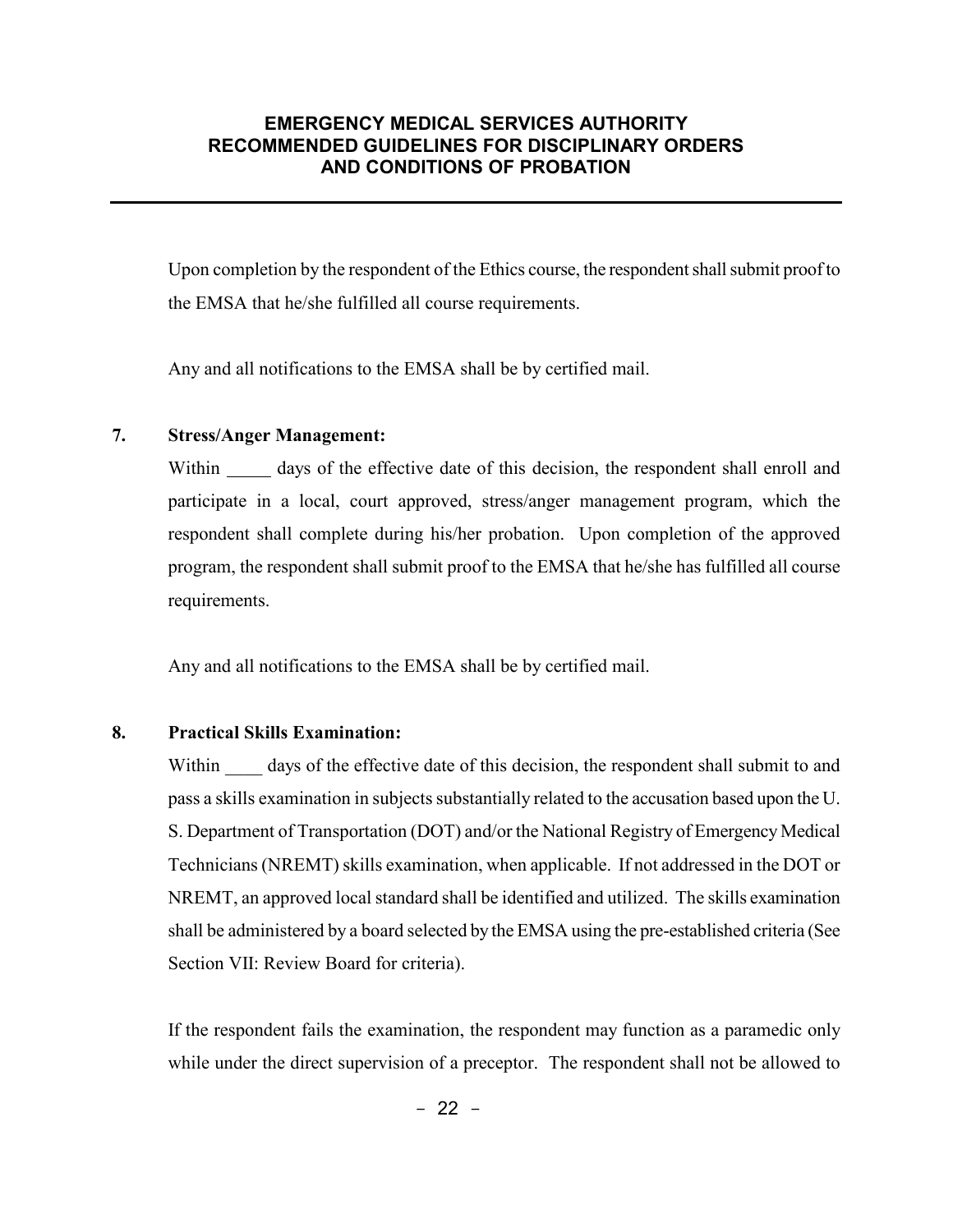function as a sole paramedic until the respondent passes the examination. The respondent has the option and right to repeat the examination. There shall be at least a two-week period between examinations. No more than three attempts to pass the examination shall be allowed. If the respondent fails to pass the exam after three attempts, or chooses not to retake the examination, the respondent's license shall be revoked.

#### **9. Oral Skills Examination:**

Within days of the effective date of this decision, the respondent shall submit to and pass an oral exam in subjects substantially related to the accusation. The oral exam shall be administered by an examination board selected by the EMSA using preestablished criteria (See Section VII: Review Board for criteria).

If the respondent fails the examination, the respondent may function as a paramedic only while under the direct supervision of a preceptor. The respondent shall not be allowed to function as a sole paramedic until the respondent passes the examination. The respondent has the option and right to repeat the examination. There shall be at least a two-week period between examinations. No more than three attempts to pass the examination shall be allowed. If the respondent fails to pass the exam after three attempts, or chooses not to retake the examination, the respondent's license shall be revoked.

#### **10. Psychiatric/Medical Evaluation:**

Within <u>days of the effective date of this decision</u>, and on a periodic basis as specified by a psychiatrist certified by the American Board of Psychiatry and Neurology, or other specialist as determined by the director of the EMSA, the respondent shall submit to a psychiatric evaluation. The psychiatrist must be approved by the EMSA prior to the evaluation. The respondent shall be responsible for all costs associated with the evaluation.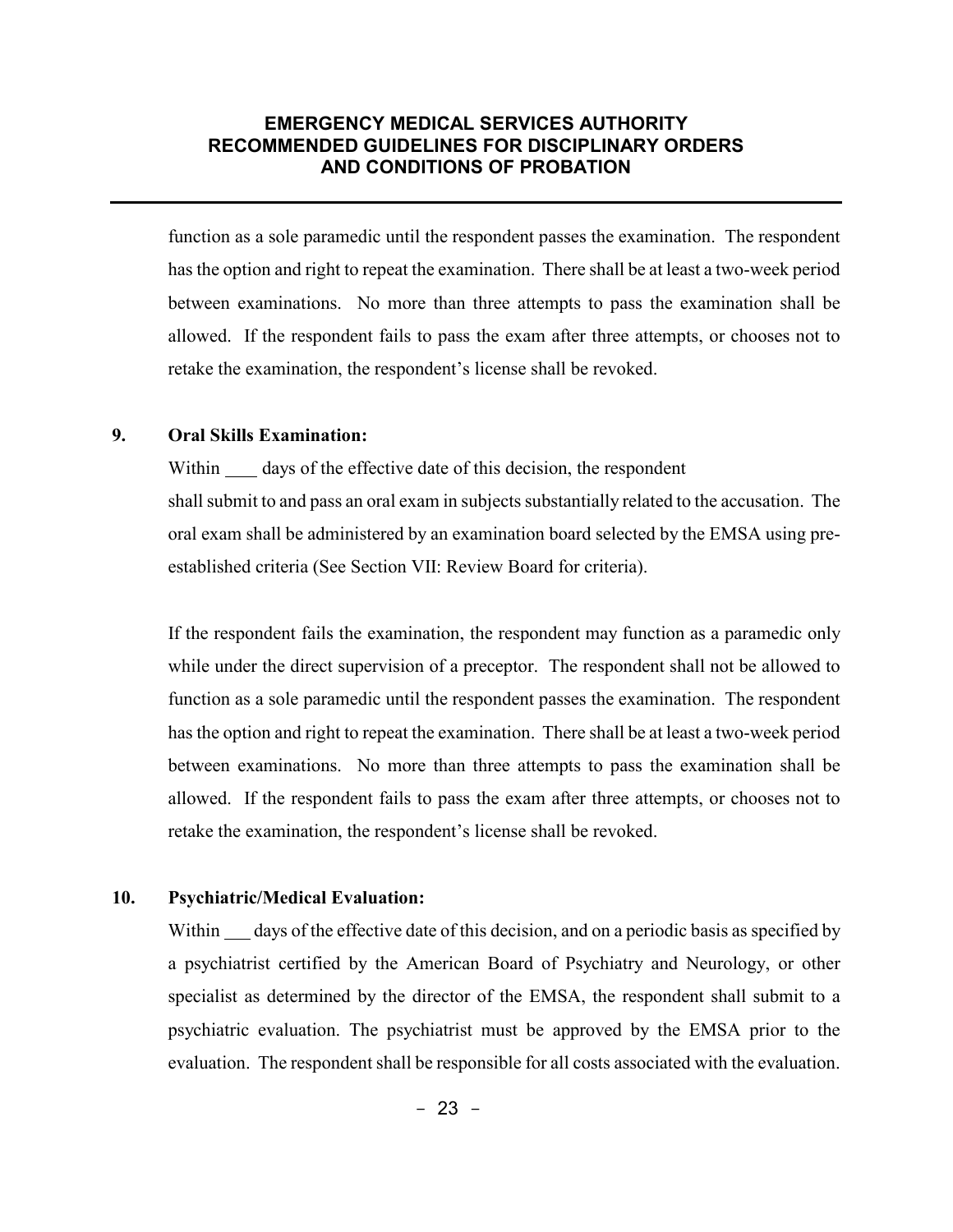Within days of the effective date of this decision, and on a periodic basis as specified by a licensed physician, or other specialist as determined by the director of the EMSA, the respondent shall submit to a medical evaluation. The physician must be approved by the EMSA prior to the evaluation. The respondent shall be responsible for all costs associated with the evaluation.

The EMSA shall have the sole discretion to determine if the respondent may continue to practice as a paramedic until such time that the psychiatrist or physician evaluates and determines that the respondent is mentally and/or physically fit to practice safely as a paramedic.

#### **11. Performance Improvement Plan:**

 $\frac{1}{2}$ 

The respondent shall function as a practicing paramedic while on probation, except during the time when the respondent's license is suspended by a term or condition of the disciplinary order.

The respondent shall submit to the EMSA periodic Performance Improvement Plan reports compiled by his/her employer, local EMS agency, or approved education provider. These reports shall document improvement as desired in the plan in order to satisfy this condition. The Performance Improvement Plan shall be developed by the EMSA in conjunction with the respondent's employer(s), and with input from the local EMS agency(ies). Performance Improvement Plan reports shall be submitted to the EMSA every \_\_\_\_ days for a period of

A Performance Improvement Plan may include, but not be limited to, education and/or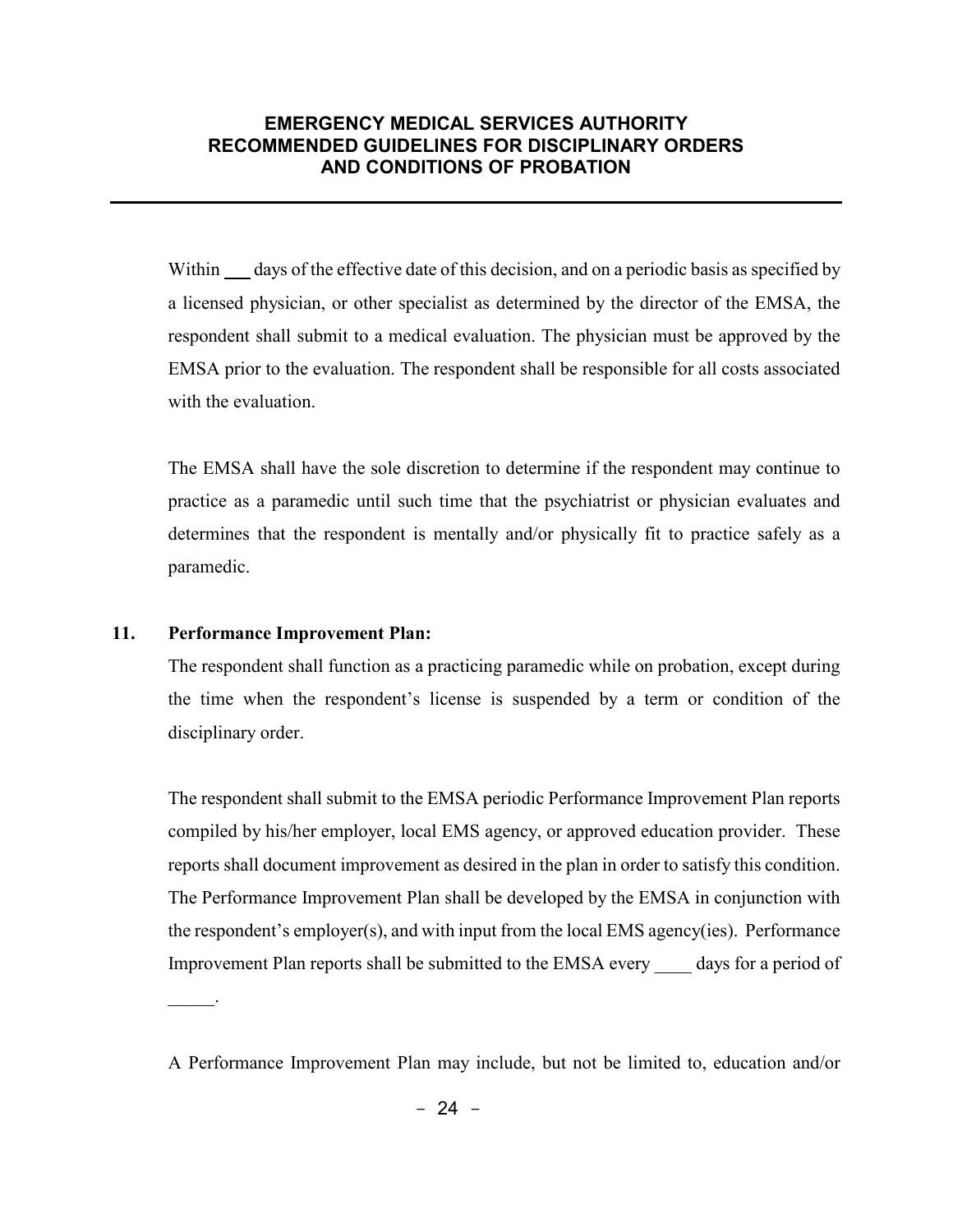evaluation of the respondent in areas substantially related to the accusation as follows:

- 1. Remedial training by a preceptor in a field or clinical setting.
- 2. Remedial training with performance demonstration by the respondent.
- 3. Policy review by the respondent.
- 4. Participation by the respondent in Quality Assurance/Quality Improvement review audits.

Any and all notifications to the EMSA shall be by certified mail.

#### **Section VII: REVIEW BOARD**

The EMSA shall convene a Review Board to meet the requirements of Optional Conditions 9 and 10 of the Conditions of Probation. The board would be responsible for testing the respondent per the terms and conditions of probation. The board shall submit to the EMSA its recommendation as to whether the respondent has successfully completed the exam.

Each board shall consist of an EMS physician, a paramedic, and an EMS educator. All board members must be currently active in California in an EMS clinical or administrative capacity.

Any individual that meets the minimum criteria to serve on the board may apply to the EMSA for a position on the board. The EMSA shall review the applications for eligibility and establish a list of qualified individuals.

When it is necessary to convene a board, the EMSA shall select individuals from the list to serve on the board. The EMSA shall make reasonable attempts to convene a regional board based upon the location of the respondent. Each board member shall be required to sign a document advising that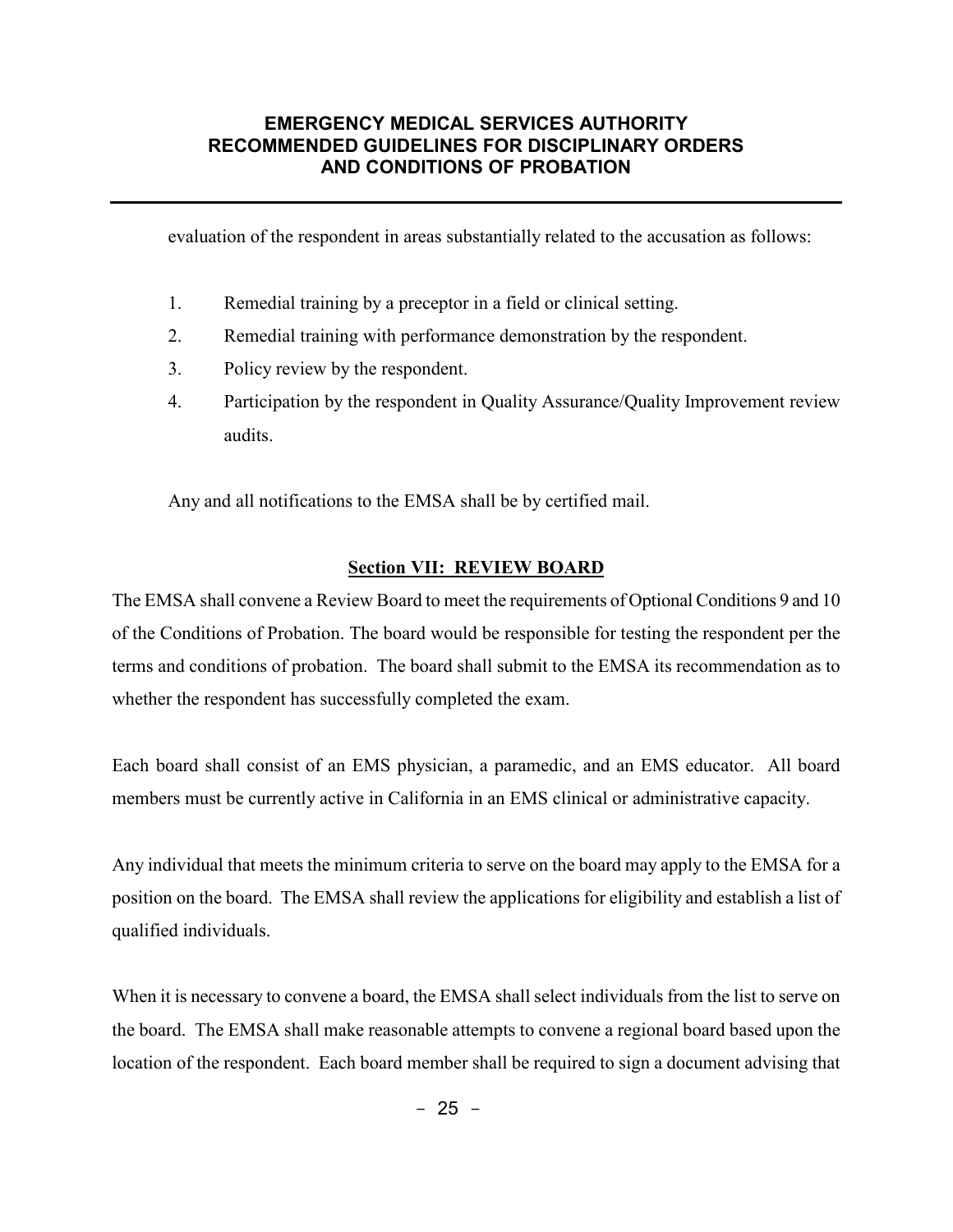he/she does not have a conflict with the respondent (i.e. personal friend, employer, EMS oversight, etc.).

The term for any board member shall be two years. At the conclusion of the term, a board member may reapply.

# **Board Member Qualifications**

#### **Physician**

- Must be certified by the California Medical Board.
- Must have five or more years of experience in EMS.
- Must not have had any discipline brought against him/her by the Medical Board of California.
- Must not have any criminal convictions.

# Paramedic

- Must be currently licensed by the EMSA without any restrictions.
- Must not have been disciplined by the EMSA for violations of the Health and Safety Code, Division 2.5, Section 1798.200.
- Must qualify as a field preceptor as that term is defined by EMSA regulation (Section 100149(e)(1)-(4), Chapter 4, Division 9, Title 22, California Code of Regulations).
- Must not have any criminal convictions.

# Educator

• Must qualify as a course director or principal instructor for a Paramedic Training Program as that term is defined in California Code of Regulations, Title 22, Division 9, Chapter 4, Section